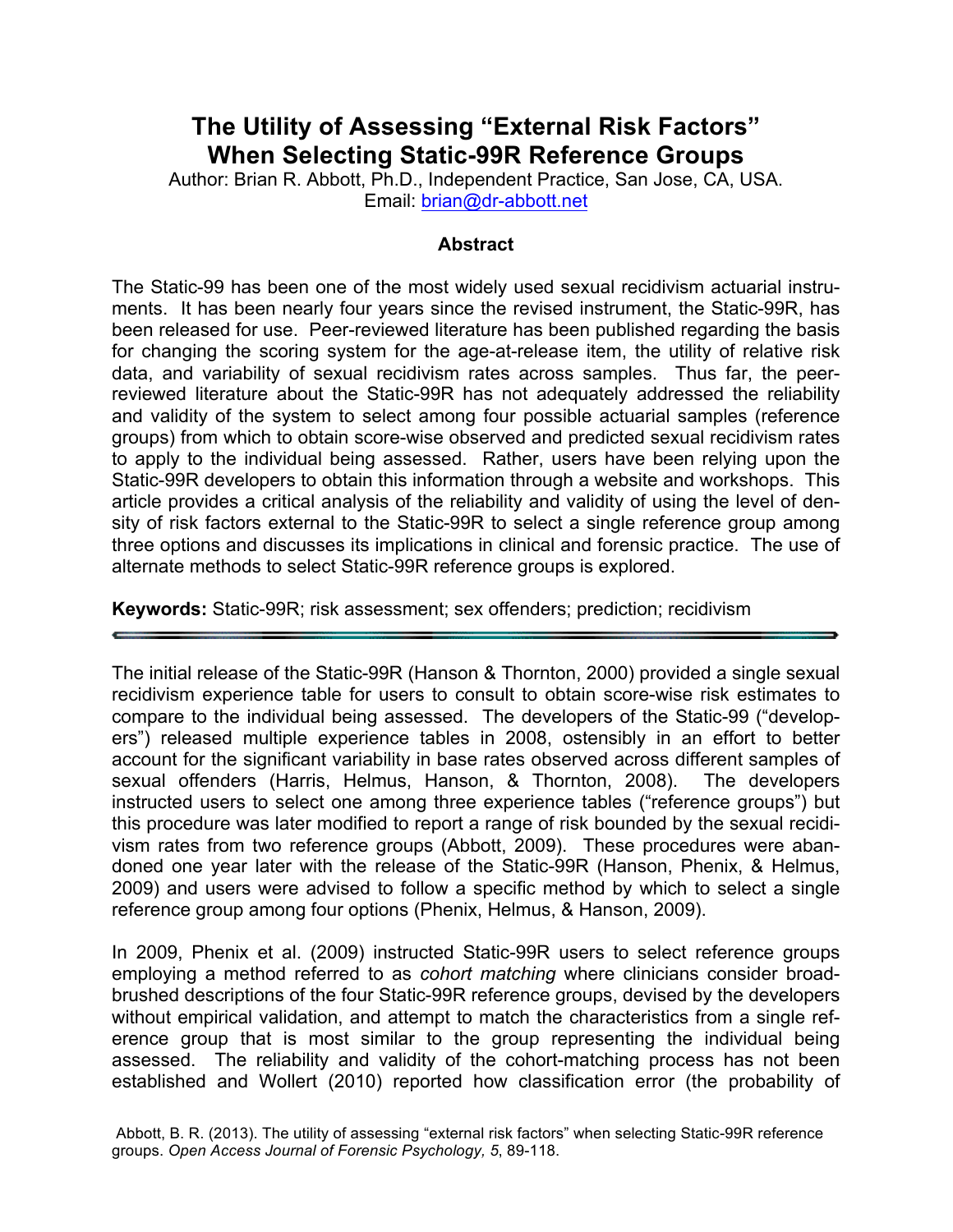selecting an erroneous reference group to compare to the individual being assessed) reduces the accuracy of the observed sexual recidivism rates. In a July 2012 revision of the Static-99R Evaluators' Handbook, Phenix, Helmus, & Hanson (2012) state the preferred method for selecting reference groups is to consider the density of risk factors external to the Static-99R. Studies of this procedure have not been conducted to test its reliability and validity. Phenix et al. (2012) constructed the reference-group-selection procedures based on two major untested hypotheses.

One, the developers assume, through post-hoc logical inference, that risk factors external to the Static-99R account for the differences in sexual recidivism base rates between reference groups (Phenix et al., 2012; Thornton, Hanson, & Helmus, 2010; Helmus, 2009). This assertion has never been tested empirically with the 20 samples comprising the three primary Static-99R reference groups; nor have the external risk factors believed to cause this differentiation ever been identified. In other words, it is unknown whether the density of risk factors external to the Static-99R is a valid conceptualization for explaining the differences in sexual recidivism base rates between the reference groups. Moreover, the developers have failed to operationalize the term "density," so it is unknown how to define, quantify, or measure it. In essence, the developers have introduced reference-group-selection procedures devised on a premise with unknown validity and unproven reliability. For the purposes of the following analysis, however, the author presumes that the density of risk factors external to the Static-99R account for discrimination of the reference groups.

Two, the current selection procedures (Phenix et al., 2012) are premised on the idea that the sexual recidivism base rate contained in the experience table that a user chooses is similar to that of the group representing the evaluee. The developers have not produced data supporting this assumption. The fit in sexual recidivism base rate between the two groups is essential in producing accurate score-wise risk estimates to compare to the individual being assessed (Donaldson & Wollert, 2008). Consequently, users who employ the current reference-group-selection procedures may unwittingly select an experience table that results in the inaccurate estimation of risk at the score assigned to the evaluee.

Since the inception of the Static-99R reference-group-selection procedure (Phenix et al., 2009), the developers have published peer-reviewed articles documenting the change in scoring the age-at-release item (Helmus, Thornton, Hanson, & Babchishin, 2012), the reporting of relative risk data (Hanson, Lloyd, Helmus, & Thornton, 2012), and the variability in base rates and score-wise risk estimates across the various samples comprising the Static-99R data set (Helmus, Hanson, Thornton, Babchishin, & Harris, 2012). In July 2012, the developers released a revised version of the Evaluators' Handbook (Phenix et al., 2012) that provides the current recommended procedures to select Static-99R reference groups. To date, the developers have not produced data informally or through peer-reviewed publication establishing the reliability and validity of the Static-99R reference-group-selection system, yet many clinicians have been using it for nearly four years as if its reliability and validity have been proven.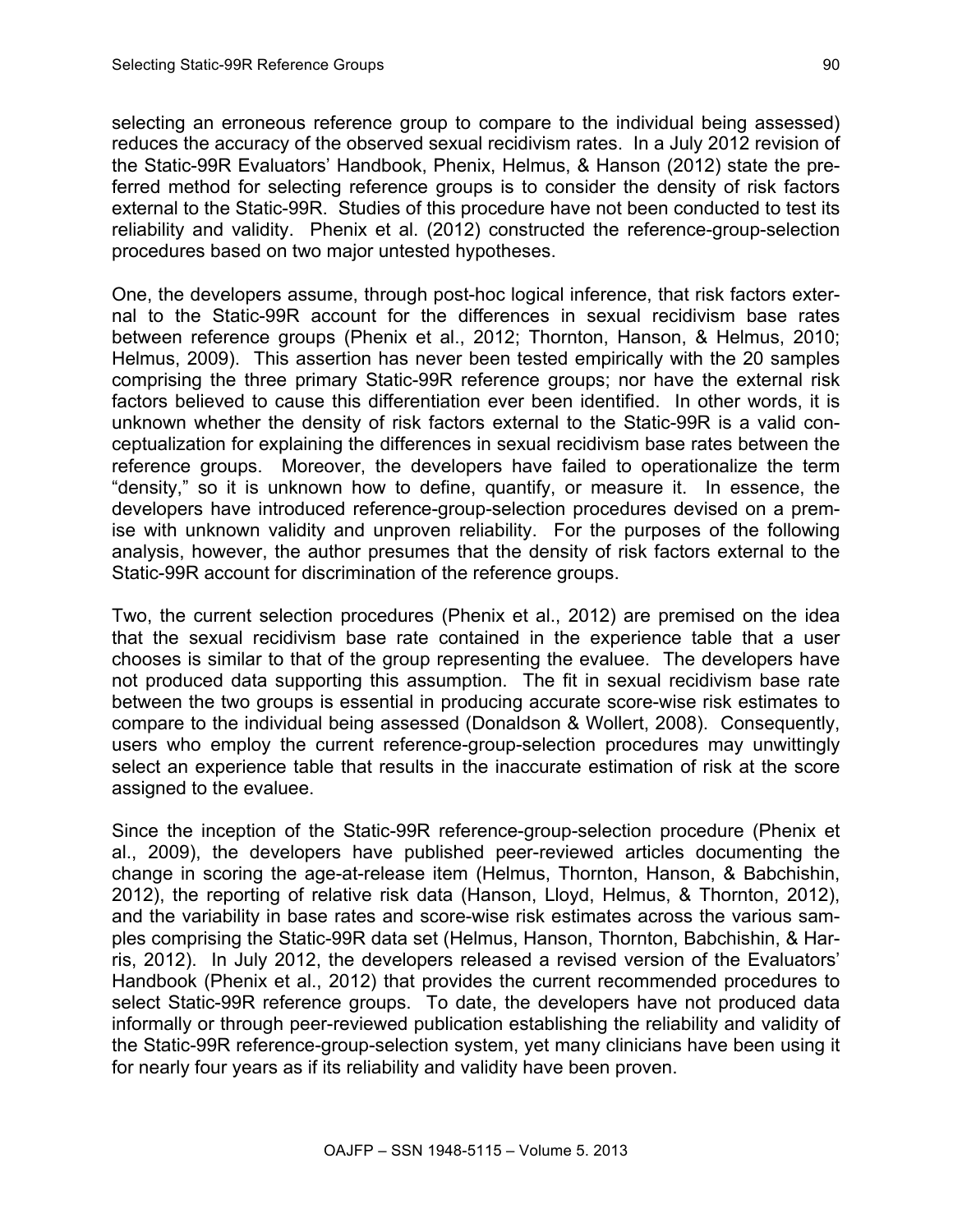As readers will see, the following analysis of the Static-99R reference-group-selection procedure is based largely on unpublished material produced by the developers. Without peer-reviewed publication, Static-99R users must obtain information to implement the reference-group-selection procedures from disparate sources, including the Static-99 website and trainings conducted by the developers. In justifying the application of the reference-group-selection system in forensic and clinical practice, users are expected to rely on the developers' assurances that the hypothetical, empirically untested reference-group-selection system is reliable, works as intended, and produces accurate risk estimates for the individual being assessed.

The overarching aim of this article is to fill the gap in peer-reviewed literature about the Static-99R reference-group-selection method so that practitioners have a frame of reference to assess the reliability and validity of the procedures as applied in sexual recidivism risk assessments. Since Wollert (2010) has addressed the reliability and validity issues associated with the cohort-matching system, this article will focus on the preferred reference-group-selection procedure that assesses the density of risk factors external to the Static-99R. First, this article briefly describes background information about the statistical methods the developers employed to discriminate among the Static-99R reference groups. Second, the author examines the reliability and validity of using risk factors external to the Static-99R to select reference groups. Finally, the Discussion and Conclusions section explores alternative methods to select Static-99R reference groups.

## **Evolution of the Static-99R Reference Groups**

Based on concerns raised by Abbott (2009), Helmus (2009) analyzed the possible influence of moderator variables (e.g., sample type, offender type, age at release, country, or era of study) effecting the discrimination of Static-99R reference groups. The metaanalyses of sample type (e.g., routine vs. preselected) involved eight iterations that produced a final solution (Preselected Version 3), as reported by Helmus (2009), Table 15, where observed differences in base rates of sexual recidivism distinguished three reference groups designated as Routine Corrections ("RC"), Preselected Treatment Need ("PTN"), and Preselected High Risk Needs ("PHRN"). The Non-Routine Corrections ("NRC") reference group is a compilation of the samples comprising the PTN and PHRN reference groups and three other studies (Phenix et al., 2012) and is considered only when applying the cohort-matching selection system.

After observing the statistically significant base rates of sexual recidivism across the three reference groups, the developers engaged in post-hoc, logical inference to explain the characteristics they hypothesized as distinguishing the three reference groups (Helmus, 2009). The developers assert that certain judicial, correctional, or administrative decisions were made that led offenders to be placed in different settings such as general prison populations, community supervision, outpatient or correctional treatment programs, and secure facilities for high-risk sex offenders. The developers posit that this decision-making process relied on the consideration of the density of risk factors external to the Static-99R and they characterize this as the "preselection effect."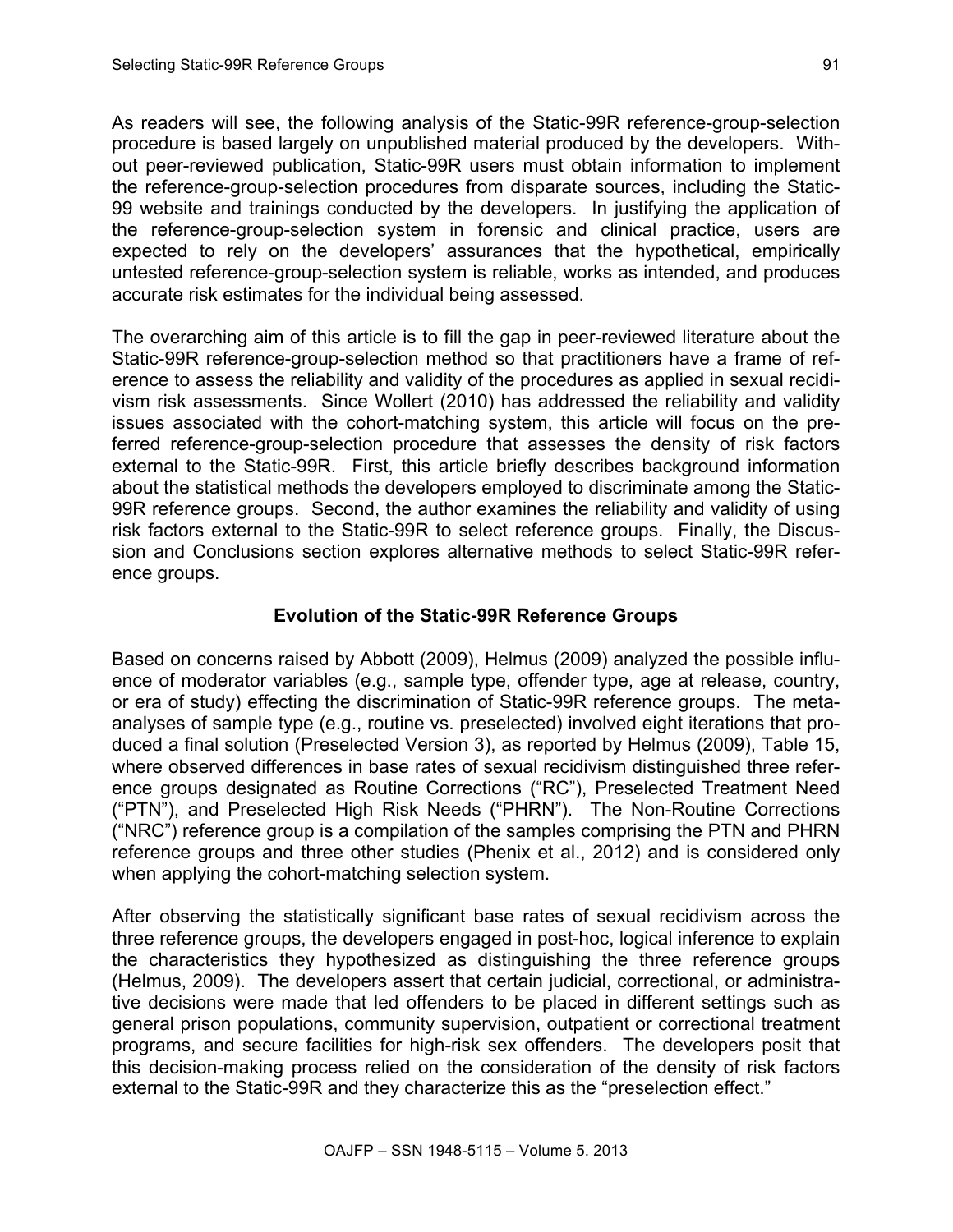Phenix et al. (2012; p. 35) state that the magnitude of the preselection effect (i.e., low, moderate, or high) is the basis by which to discriminate the RC reference group from the PTN and PHRN reference groups, as well as distinguishing differences across the two non-routine reference groups (PTN and PHRN). This is considered the preferred reference-group-selection method with the cohort-matching procedure serving as an

alternative. The astute reader may recognize that the Evaluators' Handbook contains internally inconsistent instructions on reference-group-selection methods. Phenix et al. (2012: p. 32) also advise users who are considering using routine samples to select the RC reference group when a Static-99R experience table devised on a local sexual offender group is not available. This recommendation presumes that the RC reference group is representative of the typical sexual offender from the routine corrections population. If the eight studies comprising the RC reference group were sampled representatively from a larger predefined routine corrections population, then it would be assumed that the resulting sexual-recidivism base rate and score-wise risk estimates would generalize to other samples drawn from this population within a certain margin of error. Data from Helmus (2009) appear to contradict this assumption.

|                            | 5-Year      |       |         |  |
|----------------------------|-------------|-------|---------|--|
| <b>Routine Corrections</b> | <b>Base</b> |       |         |  |
|                            | Rate        |       |         |  |
|                            | $\%$        | n     | $n_{r}$ |  |
| Bartosh et al. (2003)      | 13.3        | 90    | 12      |  |
| <b>Bigras (2007)</b>       | 9.2         | 207   | 19      |  |
| Boer (2003)                | 3.7         | 299   | 11      |  |
| Craissati et al. (2008)    | 7.5         | 200   | 15      |  |
| Eher et al. (2009)         | 2.0         | 151   | 3       |  |
| Epperson (2003)            | 10.6        | 151   | 16      |  |
| Hanson et al. (2007)       | O           | 31    | O       |  |
| Langström (2004)           | 5.4         | 1,278 | 69      |  |
| Total                      | 6.0         | 2,407 | 145     |  |

# **Table 1 Static-99R RC Reference Group: Descriptive Data for 8 Studies**

 $n_r$  = number of recidivists

The RC reference group is comprised of eight studies as listed in Table 1. The Bartosh, Garby, Lewis, & Gray (2003) and Epperson (2003) studies are from the United States with the remaining samples coming from Canada, England, Austria, and Sweden. Using metaanalytic techniques, Helmus (2009) determined the sexual recidivism base rates among the eight samples varied more than would be expected by chance. This finding reflected that the samples comprising the RC reference group unlikely represented the same population of sexual offenders. After removing the two United States samples, Helmus (2009) determined the base rates for the remaining six samples appeared to vary only by chance. For reasons not clearly explained, Helmus (2009) decided to include the two United States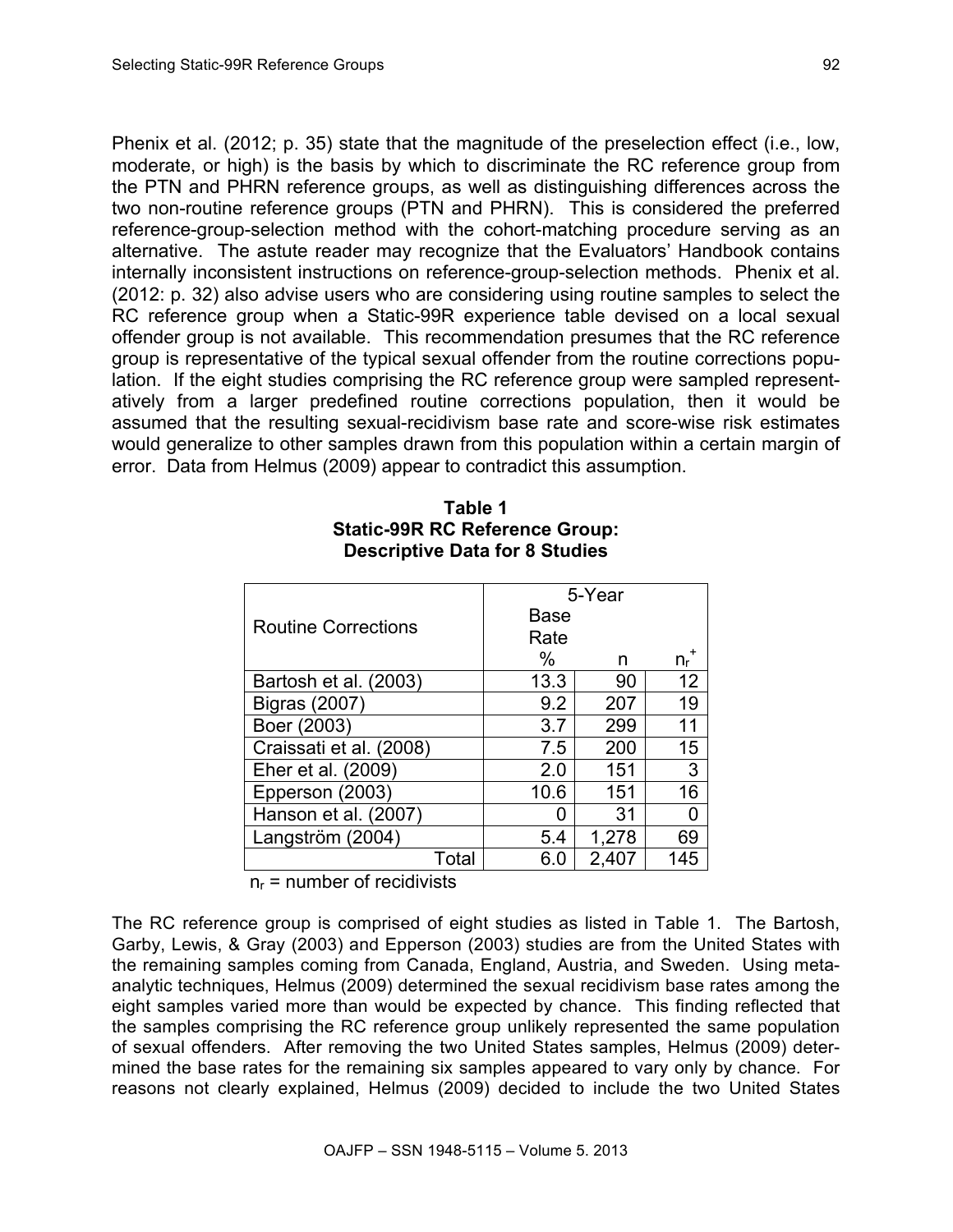samples in the RC reference group experience table. These circumstances raise practical concerns when clinicians decide to select the RC reference group based on the assumption that the evaluee best matches this group.

The disparity in base rates among samples from the United States and other countries means that clinicians lack confidence that the 6.0% base rate for the RC reference group accurately represents the recidivism potential for sexual offenders from routine corrections populations. The 6.0% sexual recidivism base rate and corresponding score-wise recidivism rates from the RC reference group may underestimate the risk potential of offenders from the United States and inflate the recidivism potential of sexual offenders from other countries. The variability in sexual reoffense rates observed among the RC reference group studies in Table 1 suggests that the base rates among routine correctional samples may vary in meaningful ways from the aggregate base rate of 6.0%. Clinicians should be careful in accepting the 6.0% base rate and the resulting score-wise risk estimates as being generalizable to offenders who are presumed members of the routine corrections population. As demonstrated by Donaldson and Wollert (2008), the score-wise risk estimates are a direct function of the base rate of sexual recidivism and score-wise likelihood ratios. Consequently, clinicians who rely on the score-wise risk estimates calculated from the 6.0% sexual recidivism base rate would report inaccurate score-wise risk estimates if the group representing the evaluee had a sexual recidivism base rate of 2.0% or 13.3%, as seen, for example, in two studies reported in Table 1. This issue is further explored in the Discussion and Conclusions section.

## **Using a Dynamic Risk-Assessment Instrument For Selecting a Static-99R Reference Group**

Phenix et al. (2012; p. 35) conceptualize the preselection effect as the density of risk factors external to the Static-99R and instruct users to quantify the density of external risk factors by applying a "dynamic risk-assessment scale." Phenix et al. (2012) further describe three levels of preselection corresponding to the Static-99R reference groups (as represented in parenthesis following each reference group): RC (low), PTN (moderate), and PHRN (high). Recommendations for selecting a specific dynamic-risk instrument to assess the preselection effect are not contained in the Evaluators' Handbook (Phenix et al., 2012); however, instructions for selecting a measure are found in other sources. Thornton, Hanson, and Helmus (2010) endorse the Stable-2007 (Hanson, Harris, Scott, & Helmus, 2007), the Forensic Structured Risk Assessment ("Forensic SRA;" Thornton & Knight, 2009), and the Violence Risk Scale- Sexual Offender ("VRS-SO;" Olver et al., 2007) to quantify the preselection effect, but they provide no guidance to users as to what scores from the instruments correspond to each preselection level. Thornton (2010) proposes the Structured Risk Assessment- Forensic Version ("SRA-FV"), a revision of the Forensic SRA, as a means to quantify the preselection effect for selecting Static-99R routine and non-routine reference groups.

If evaluators are to use a dynamic risk-assessment instrument to select a Static-99R reference group, there must be three ranges of scores that are mutually exclusive ("cut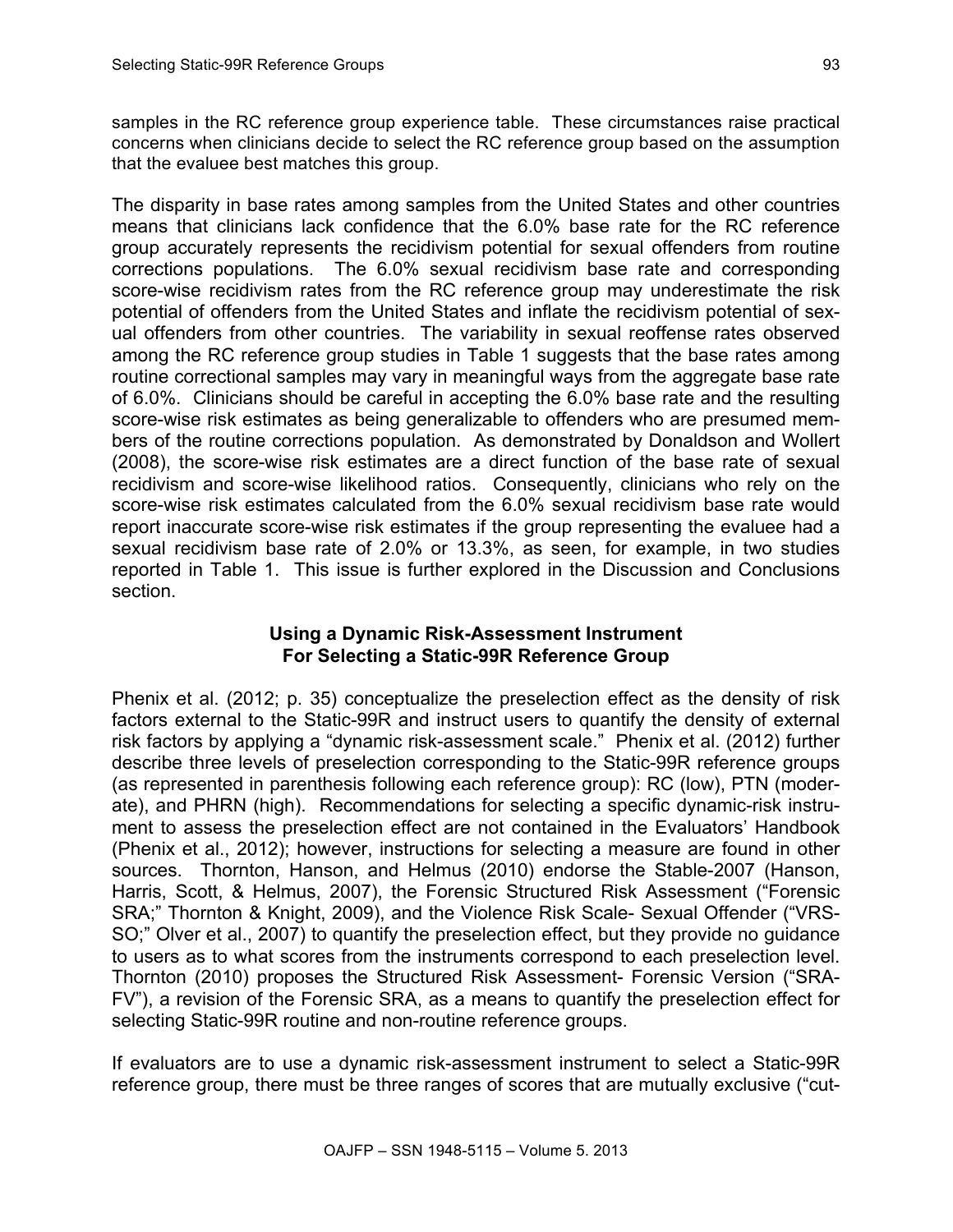scores"), one for each Static-99R reference group (RC, PTN, and PHRN). Table 2 reports two Static-99R reference-group-selection models using cut-scores from the SRA-FV and Stable-2007.

In unpublished instructions, Thornton (2011) proposes a specific system for using an evaluee's score on the SRA-FV to select a Static-99R reference group. Although Thornton's (2011) proposal produces seven levels of SRA-FV scores, he instructs evaluators to use the evaluee's score to select one of three Static-99R reference groups: RC, PTN, or PHRN. Table 2, column 2, shows Thornton's (2011) recommendations for using an evaluee's SRA-FV score to choose a Static-99R reference group. The specific ranges of SRA-FV scores in Table 2 were devised by Thornton (2011).

While the developers have not proposed a reference-group-selection model for the Stable-2007, Phenix et al. (2012) describe three levels of preselection effect (low, moderate, and high) that can be quantified using dynamic-risk measures. Hanson and Harris (2008) provide Stable-2007 cut-scores designated as low, moderate, and high dynamic risk or need, as reported in Table 2, column 3. The reader should note that no one has proposed that the Stable-2007 mutually exclusive score ranges (0-3, 4-11, and  $\geq$  12) represent the ideal cut-off scores for choosing a Static-99R reference group. For the purposes of this analysis, however, the author assumes the Stable-2007 cut-off scores shown in Table 2, column 3 correspond to the three Static-99R reference groups: RC, PTN, and PHRN.

|                      | <b>SRA-FV</b>      | Stable-2007       | $VRS-SOc$         |
|----------------------|--------------------|-------------------|-------------------|
| N of items           | 10                 | 13                | 17                |
| N of risk domains    | 3                  | 5                 | 3                 |
| Possible item points | 0 - 2              | $-2$              | - 3               |
| Range of total score | - 6                | $0 - 26$          | $-52$             |
| Scores associated    |                    |                   |                   |
| with preselection    |                    |                   |                   |
| effect (Static-99R   |                    |                   |                   |
| reference group):    |                    |                   |                   |
| Low (RC)             | $\leq 2.3^a$       | $-3^{6}$          | N.R. <sup>d</sup> |
| Moderate (PTN)       | $2.4 - 3.2a$       | $4 - 11^{b}$      | $N.R.^d$          |
| High (PHRN)          | $\geq 3.3^{\circ}$ | $\geq 12^{\circ}$ | $N.R.^d$          |

| Table 2                                              |  |  |  |  |
|------------------------------------------------------|--|--|--|--|
| Descriptive Statistics for Three Instruments Used to |  |  |  |  |
| <b>Measure Static-99R Preselection Effects</b>       |  |  |  |  |

 $a^2$  From Thornton (2011);  $b^D$  From Hanson & Harris (2008);  $c^C$  Pretreatment dynamic risk factor;  $d$  Not reported by instrument developer

For the VRS-SO pretreatment dynamic-risk factor, Olver, Wong, Nicholaichuk, & Gordon (2013) report scores in four mutually exclusive score bands. No one has proposed a procedure by which to segregate the VRS-SO pretreatment dynamic risk total scores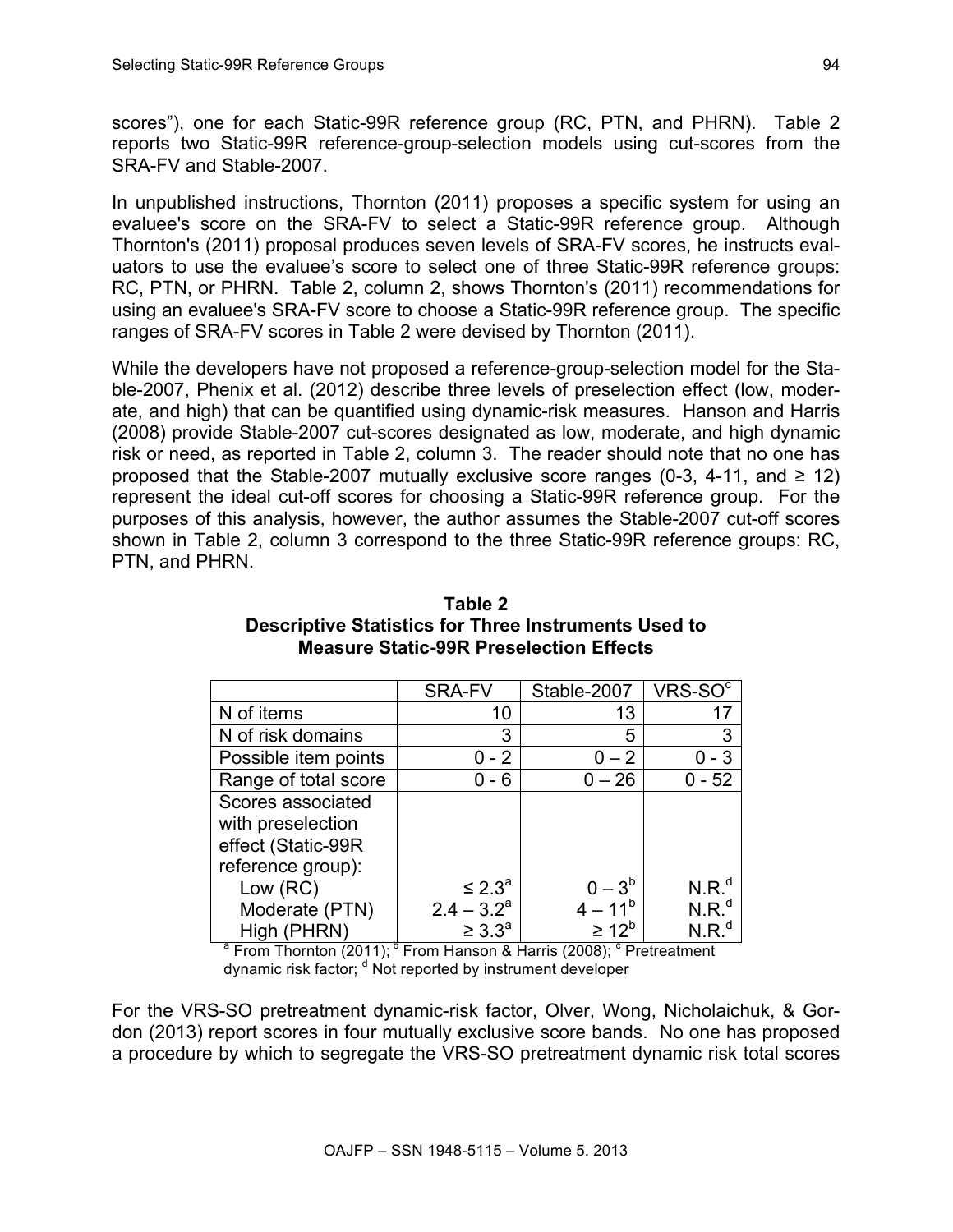into three mutually exclusive score bands to select among the three Static-99R reference groups.

It is not surprising that the Evaluators' Handbook (Phenix et al., 2012) lacks specificity regarding the selection of instruments to assess risk factors external to the Static-99R because research in this area is limited. At the time of the release of the Evaluators' Handbook (Phenix et al., 2012), the VRS-SO had not been administered to any of the 20 studies comprising the Static-99R reference groups. The Stable-2007 had been administered to 31 participants from a single study within the RC reference group (Hanson et al., 2007). The SRA-FV was devised on the Bridgewater sample (Knight & Thornton, 2007), which is one among six studies comprising the PHRN reference group. Later, Thornton (2011, 2010) used the Bridgewater data to statistically contrive a Static-99R reference-group-selection model as reflected in Table 2, column 2. Readers should note that Thornton (2010) did not administer the SRA-FV to individuals from any of the other 19 samples comprising the three Static-99R reference groups.

# **Reliability of Quantifying the Preselection Effect**

In completing the Stable-2007, SRA-FV, and VRS-SO, raters assign a specific numerical value to each item according to the standardized rating or coding guidelines provided by each instrument developer (Cf., **Stable-2007**: Hanson & Harris, 2008; **SRA-FV**: Thornton, 2012 & 2011; **VRS-SO**: Wong, Olver, Nicholaichuk, & Gordon, 2003; Olver et al., 2013). The item scores are summed to obtain a total score. Determining the selection of an appropriate Static-99R reference group is therefore dependent on raters reliably ascertaining total instrument scores that fall within the critical region defining each level of the preselection effect.

It is apparent from reading the three instrument manuals that the rating criteria for items are inherently subjective which, in turn, is likely to result in users inconsistently applying the rating instructions. The score for each risk factor is determined by the fit of the evaluee's behavior to the scoring guidelines. In arriving at this decision, users must consider a wide array of complex behavioral patterns displayed by an evaluee that occur at specific rates over the duration of the specified assessment time frames (e.g., within one year of assessment on the Stable-2007 or a lifetime for the SRA-FV). The reliability of the assessment procedure is obviously affected by such factors as the ambiguity of terms, users assigning differing meaning to the rating criteria, the extent and quality of available information to rate factors, and rating biases (e.g., anchoring bias, negative and positive halo effects, or recency bias). Moreover, the subjectivity of the scoring methods opens the door to an allegiance effect diminishing reliability (Murrie, Boccacinni, Caperton, & Rufino, 2012; Boccaccini, Murrie, Caperton, & Hawes, 2009; Murrie, Boccaccini, Turner, Meeks et al., 2009). No matter what the source, variability in scorer judgment is likely the largest threat to the reliability of the results obtained from the Stable-2007, SRA-FV, and VRS-SO.

The Specialty Guidelines for Forensic Psychology includes, "Forensic practitioners seek to provide opinions and testimony that are sufficiently based upon adequate scientific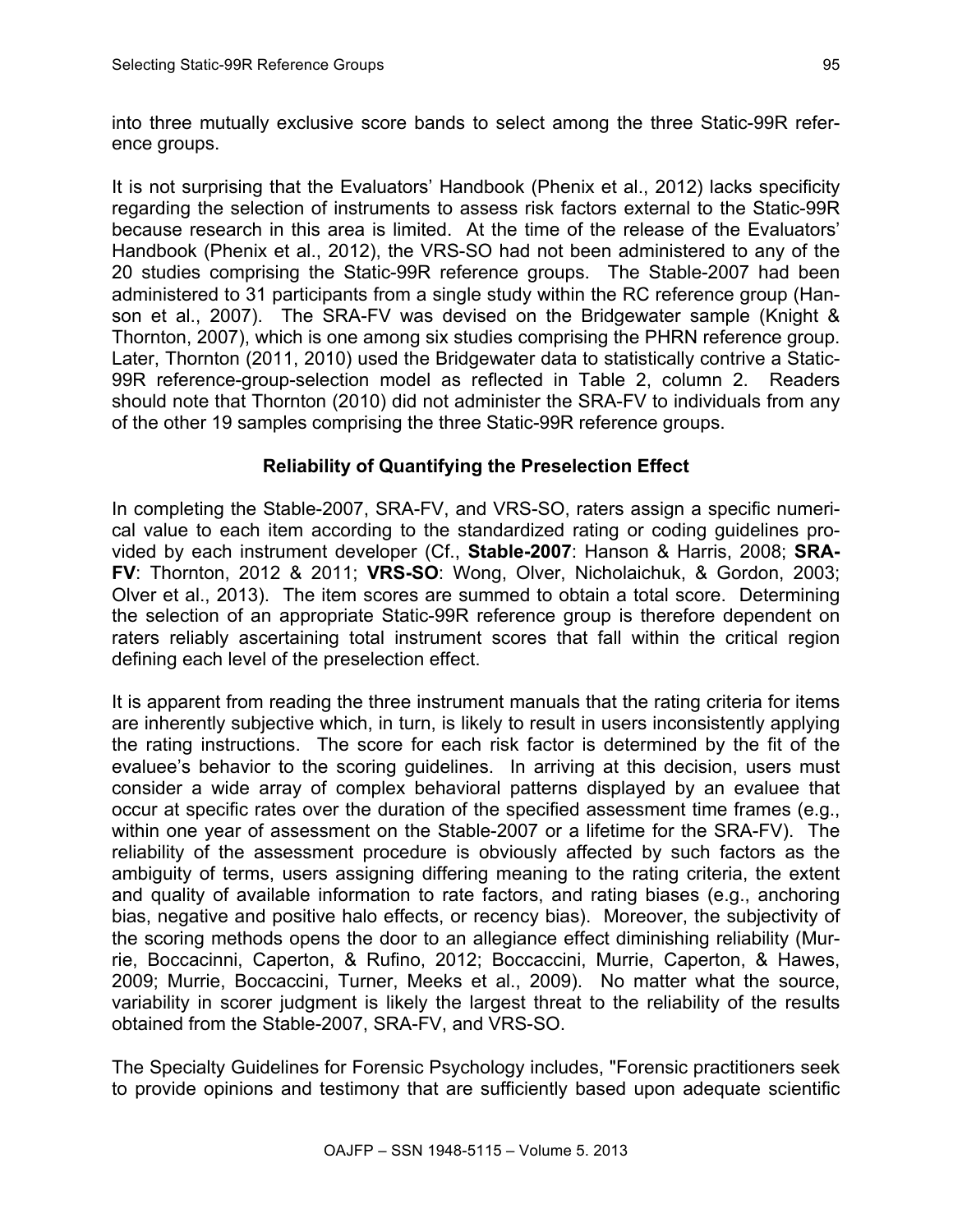foundation, and reliable and valid principles and methods that have been applied appropriately to the facts of the case" (Guideline 2.05, American Psychological Association, 2011). How reliable is reliable enough? Qualitative labels provided by Cicchetti (1994) for inter-rater reliability are "poor" for Intra-class Correlation (ICC) values less than .40, "fair" for values between .40 and .59, "good" for values between .65 and .74, and "excellent" for values between .75 and 1.0. More relevant to the developers' proposals (Phenix et al., 2012; Thornton, 2011, 2010) to use dynamic risk-assessment instruments to guide the choice of a Static-99R reference group, Heilbrun (1992) recommends a minimum floor of .80 in the reliability coefficient when selecting which measures to use in forensic applications. Marshall (2006) argues for a higher inter-rater agreement of not less than .90.

One study examines the inter-rater agreement for the SRA-FV total score. In unpublished research, Sachsenmaier, Thornton, and Olson (2011) report an ICC of .55 among 19 psychologists who completed the SRA-FV on 69 individuals committed to a sexually violent predator civil confinement center in Wisconsin. Cicchetti (1994) considers this ICC value as a fair level of agreement among the raters. The ICC value of .55 represents the proportion of true-score variance (e.g., the extent to which the SRA-FV measures long term vulnerabilities). Subtracting this value from 1.0 reveals the proportion of error variance,<sup>1</sup> which is .45. When the error variance approximates the truescore variance, it becomes obvious that the SRA-FV total score will inform as often as it will mislead.

The Stable-2007 was developed and validated on samples of sexual offenders under community supervision (Hanson et al., 2007). Inter-rater reliability data was not provided for the developmental sample but it is interesting that two studies of sexual offenders in custody report it. Eher, Matthes, Schilling, Hauber-MacLean, and Rettenberger (2012) randomly selected 15 Stable-2007 protocols obtained from male prisoners in Austria and found excellent inter-rater reliability for the total score (ICC = .90). Fernandez (2008) studied 55 Stable-2007 ratings completed by correctional program officers for incarcerated Canadian sexual offenders. The ICC for the total score was .92.

The VRS-SO validation research (Olver, Wong, Nicholaichuk, & Gordon, 2007) studied participants from a high-intensity sexual offender treatment program operated in a Canadian prison. Thirty-five randomly selected cases were studied for inter-rater reliability. The ICC (single measure) was .74 for pretreatment dynamic risk total score. Beggs and Grace (2010) reported VRS-SO inter-rater reliability derived from a study of child molesters incarcerated at a New Zealand special treatment unit. ICC coefficients were computed on 23 cases scored by two raters. The pretreatment dynamic risk total score achieved an ICC of .90.

 $<sup>1</sup>$  In the true-score model, error variance is attributable to random sources irrelevant to the measurement</sup> of the trait or ability the instrument purports to measure in an observed score or distribution of scores. Common sources of error variance include those related to test construction (including item or content sampling), test administration, and test scoring and interpretation (Cohen & Swerdlik, 2001).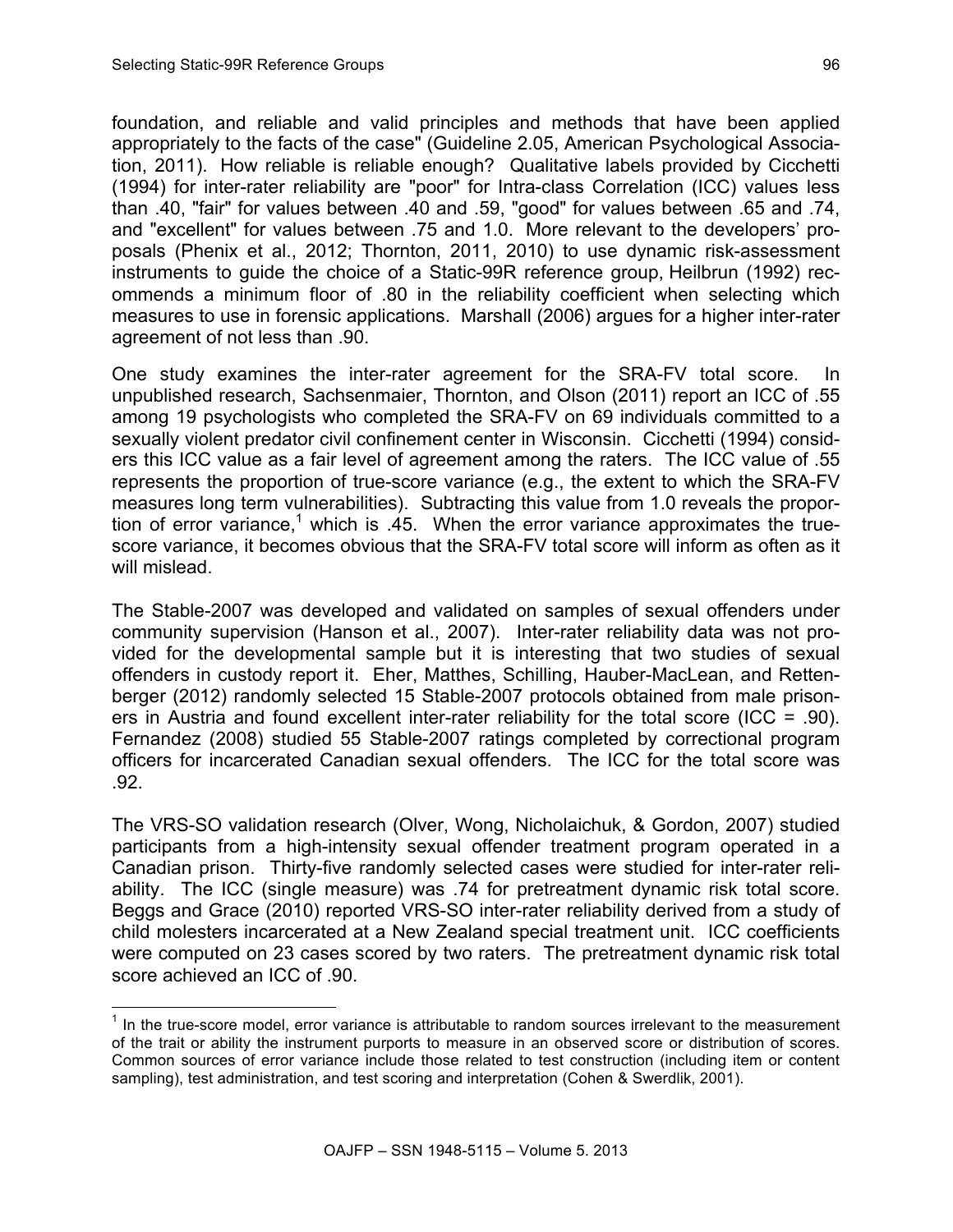Available research reveals a level of inter-rater reliability for the SRA-FV that is inadequate for any forensic application. In contrast, the studies mentioned in this section suggest that inter-rater reliability is not an inherent barrier to the use of the Stable 2007 or the VRS-SO. The reliability of the procedure, however, is not sufficient to determine whether the proposed reference-group-selection methods work as intended. The validity of the preselection effect models is therefore explored in the next section.

#### **Do Instrument Scores Accurately Quantify the Preselection Effect?**

Validity determines the extent to which the Static-99R reference-group-selection procedures perform as intended. The validity of the Static-99R reference-group-selection system is premised on three untested assumptions. One, the preselection effect can be categorized into low, moderate, and high levels. Two, a single Static-99R reference group is associated with only one level of preselection effect. Three, each level of preselection effect can be quantitatively determined based on non-overlapping cut-scores from the Stable-2007, SRA-FV, and VRS-SO. For example, these assumptions would lead to the hypothesis that members from the PHRN population only evidence high levels of preselection as measured by SRA-FV scores equal to or greater than 3.3. The assumptions underlying the validity of the preselection effect model have not previously been tested, despite its widespread use. This section describes the methods used to test the three assumptions undergirding the Static-99R reference-group-selection system and reports the results of the analysis.

**Methods and data analysis**. In a conference workshop, Hanson and Thornton (2012) reported results from the administration of the SRA-FV, Stable-2007, and VRS-SO among samples that were considered representative of RC, PTN, and PHRN populations. The study examined 15 samples, two of which were part of the 20 samples comprising the three Static-99R reference groups (Hanson et al., 2007; Knight & Thornton, 2007). Appendix A provides the references for the studies. The research by Hanson and Thornton (2012) explored whether the level of preselection, as measured by the mean scores for the three measures, accounted for the discrimination of the base rate differences for the three Static-99R reference groups. The researchers found that the mean scores from the three instruments suggested that certain levels of preselection corresponded with each Static-99R reference group. The results further indicated that it might be possible to test whether Static-99R reference groups could be selected using mutually exclusive cut-off scores from the SRA-FV, Stable-2007, and VRS-SO.

To obtain the data necessary to test the reference-group-selection system, the author contacted the developers to request the following information for each reference group by each dynamic-risk measure: mean score, standard deviation, range of scores, number of participants, and number of studies. Dr. Hanson graciously provided the data with the exception of the range of scores, which was not available. The data was used for three purposes, including to test Thornton's (2011) SRA-FV selection model, to determine whether the Stable-2007 levels of dynamic risk (low, moderate, and high) correspond to the selection of Static-99R reference groups as reflected in Table 2, and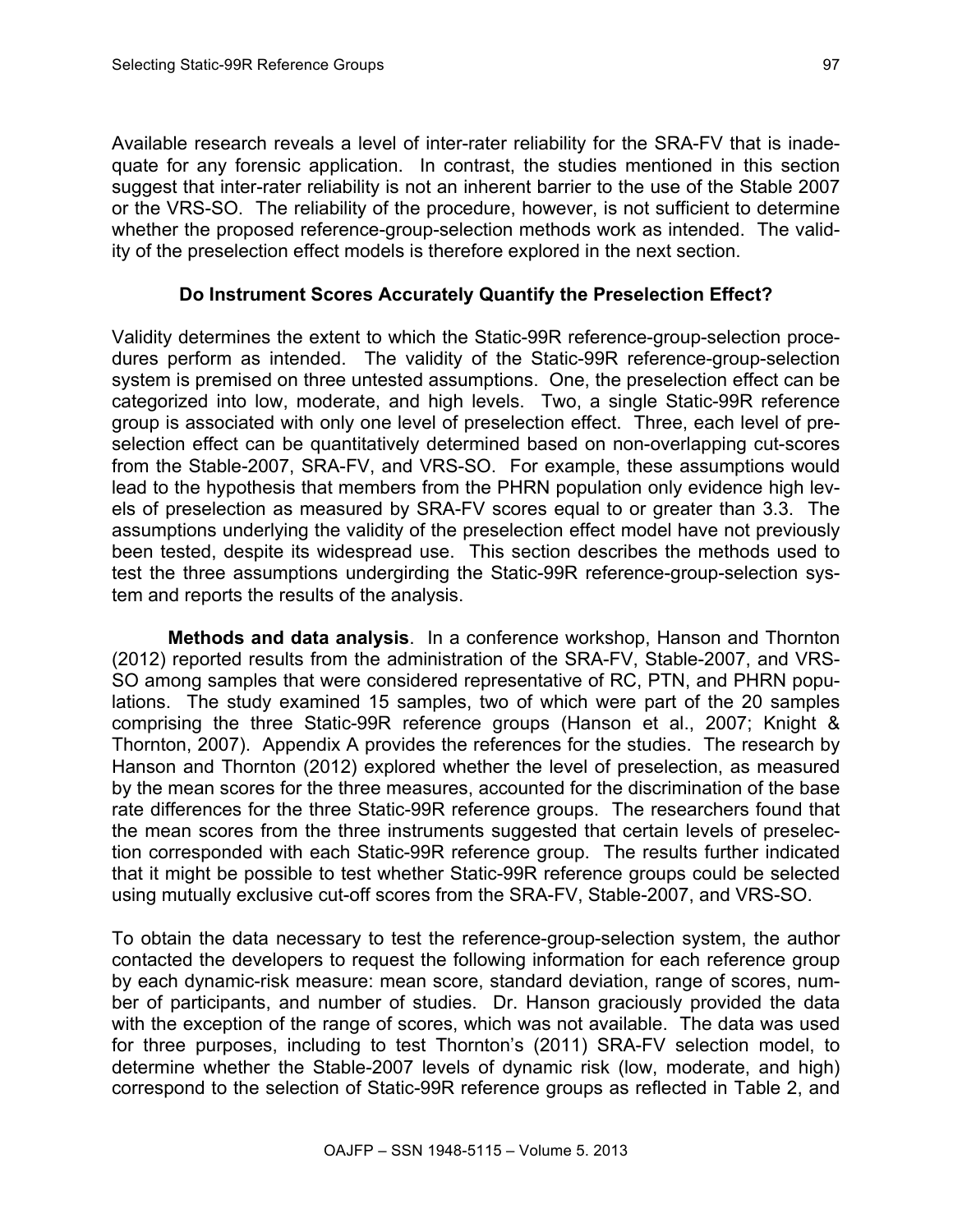to explore the feasibility of constructing a selection model based on the VRS-SO pretreatment dynamic total score.

#### **Table 3 Stable-2007, SRA-FV, and VRS-SO: Number of Participants (N) and Studies (k) and Descriptive Statistics by Static-99R Reference Groups**

| <b>Reference Group</b><br>(Preselection Effect) | N(k)                 | <b>Mean</b><br><b>Score</b> | 95%<br><b>Confidence</b><br><b>Interval</b> | <b>Standard</b><br><b>Deviation</b> | <b>Expected</b><br>Range of<br><b>Scores<sup>a</sup></b> |
|-------------------------------------------------|----------------------|-----------------------------|---------------------------------------------|-------------------------------------|----------------------------------------------------------|
| Stable-2007                                     |                      |                             |                                             |                                     |                                                          |
|                                                 | (maximum score = 26) |                             |                                             |                                     |                                                          |
| RC (low)                                        | 1,198(2)             | 7.06                        | $6.7 - 7.4$                                 | 5.15                                | $0 - 22.51$                                              |
| PTN (moderate)                                  | 646 (6)              | 10.99                       | $10.1 - 11.8$                               | 3.92                                | $0 - 22.75$                                              |
| PHRN (high)                                     | 189(1)               | 14.70                       | $14.2 - 15.2$                               | 3.40                                | $4.5 - 24.9$                                             |
|                                                 | <b>SRA-FV</b>        |                             |                                             |                                     |                                                          |
|                                                 |                      |                             | (maximum score = 6)                         |                                     |                                                          |
| PTN (moderate)                                  | 439(3)               | 2.22                        | $2.1 - 2.3$                                 | .922                                | $0 - 4.99$                                               |
| PHRN (high)                                     | 513(2)               | 3.26                        | $3.2 - 3.3$                                 | .761                                | $0.98 - 5.54$                                            |
|                                                 | <b>VRS-SO</b>        |                             |                                             |                                     |                                                          |
|                                                 | (maximum score = 52) |                             |                                             |                                     |                                                          |
| PTN (moderate)                                  | 481 (3)              | 20.74                       | $20.1 - 21.4$                               | 7.23                                | $0 - 42.43$                                              |
| PHRN (high)<br>$\sim$                           | 510(2)               | 27.23                       | $26.7 - 27.8$                               | 6.02                                | $9.17 - 45.29$                                           |

Computed as  $\pm$  3 standard deviations from the mean score

Table 3 reports the descriptive data for each measure in three panels, with each panel representing a specific instrument. The number of studies and sample sizes for each reference group are reported in column 2. The mean scores and standard deviations provided by Dr. Hanson are reported in columns 3 and 5, respectively. The 95% confidence intervals for the mean values for each instrument are presented in column 4 and the author computed these data using the following formula:

$$
\bar{x} \pm z \alpha_{/2} \left(\frac{\hat{s}}{\sqrt{n}}\right) \tag{1}
$$

Where,

 $\bar{x}$  = Estimate of population mean  $\hat{s}$  = Estimate of population standard deviation  $\alpha$  = 1 – (Confidence Level/100)  $z\alpha_{/2}$  = z-table value  $n =$  Sample Size

Since Hanson and Thornton (2012) did not report actual ranges of scores, the author computed expected ranges of instrument scores by adding and subtracting three stan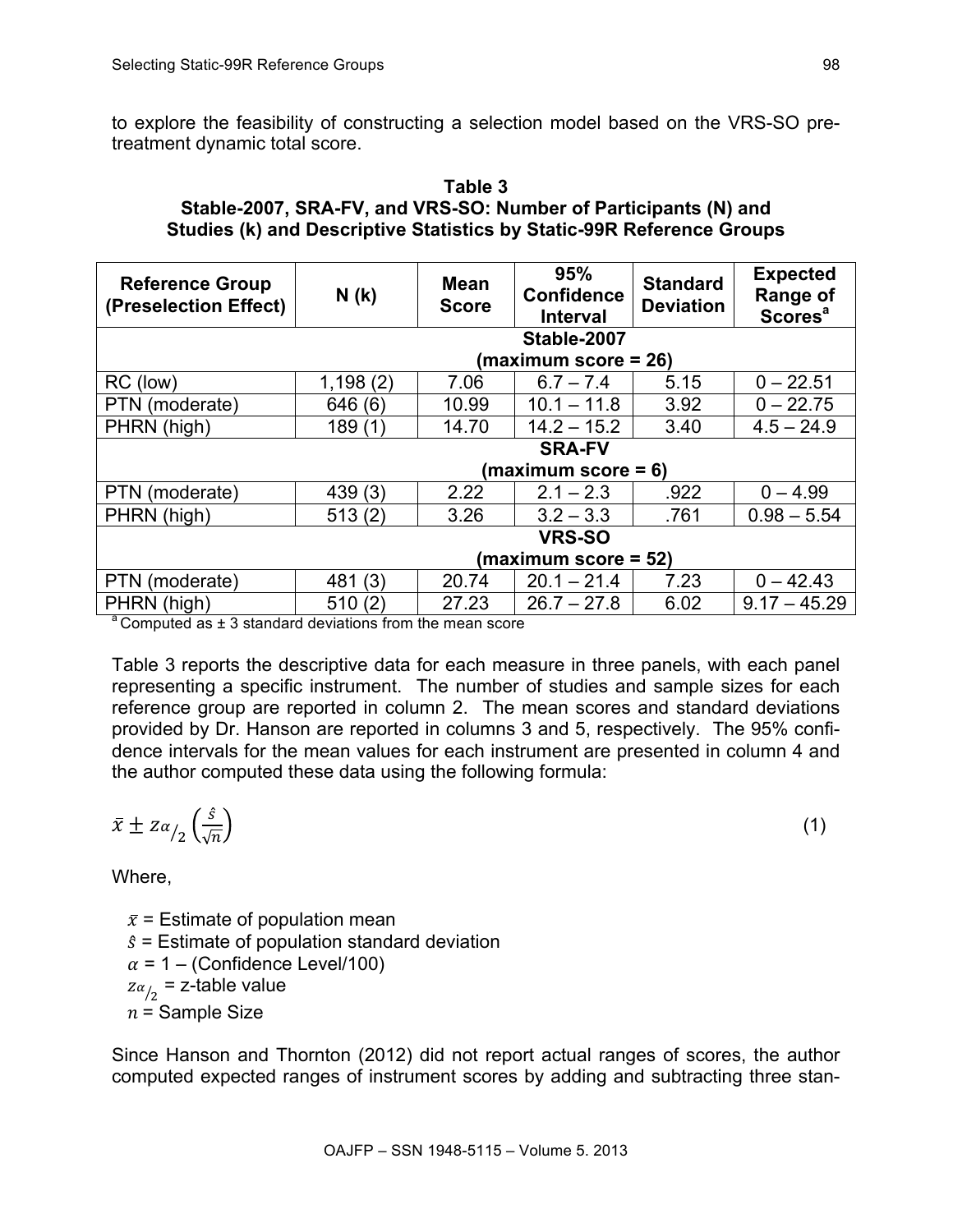dard deviation units from the mean score. These data are shown in the last column of Table 3. Based on the statistical properties of a normal distribution of scores around the mean, it is expected that 99% of all scores in a population fall within three standard deviations below and above the mean. The lower limits for some of the ranges of scores fell below zero. In such instances, the lower limit was truncated at zero since the three measures do not report negative score values. Inspection of the last column in Table 3 reveals that the upper limit of the score range does not exceed the maximum score for each measure. This suggests that the standard deviations for scores corresponding to each reference group adequately estimate the range of scores for each instrument.

**Results**. Column 4 in Table 3 demonstrates that the 95% confidence interval about the mean instrument scores does not overlap between preselection levels. Since Helmus (2009) has shown that each reference group is statistically independent, as reflected by sexual recidivism base rates, a rule-of-thumb method can be applied to determine whether the Stable-2007, SRA-FV, and VRS-SO mean scores are statistically different across the three levels of preselection effect. Cumming and Finch (2005) indicate that non-intersecting confidence intervals among independent groups reflect statistically significant differences at  $p < 0.01$ . This indicates that mean instrument scores distinguish one reference group from another and this finding is consistent with the developers' hypothesis that higher base rate groups exhibit a greater density of risk factors external to the Static-99R. As discussed in the concluding section of the article, significant differences in Stable-2007, SRA-FV, and VRS-SO mean scores are insufficient to devise a valid system to select Static-99R reference groups.

The results summarized in Table 3 further reveal a wide dispersion of Stable-2007, SRA-FV, and VRS-SO scores around the mean values at each level of preselection. In fact, scores span nearly the entire range of values for each instrument. These data reflect that the mean dynamic-risk scores may be statistically different but sexual offenders within each reference group show remarkably similar variation in their dynamic-risk scores. Because the variation in dynamic-risk scores for each instrument is homogeneous across reference groups, clinicians cannot expect sexual offenders who are assessed on the Stable-2007, SRA-FV, or VRS-SO to demonstrate restricted ranges of dynamic-risk scores corresponding to low, moderate, or high levels of preselection. Taken together, these findings suggest that clinicians cannot rely upon the evaluee's total dynamic-risk score to select a single Static-99R reference group. This hypothesis is explored further next.

Table 4 reports the data used to assess the validity of the Stable-2007 and SRA-FV selection models. For the purposes of this comparison, the author rounded the mean SRA-FV scores reported in Table 4, column 3, to one decimal place, consistent with Thornton's (2011) recommendation for reporting the level-of-need scores. The following table summarizes the results from this analysis.

The results reported in Table 4, columns 2 and 3 reveal that Thornton's (2011) model for selecting Static-99R reference groups failed to replicate in the five studies where the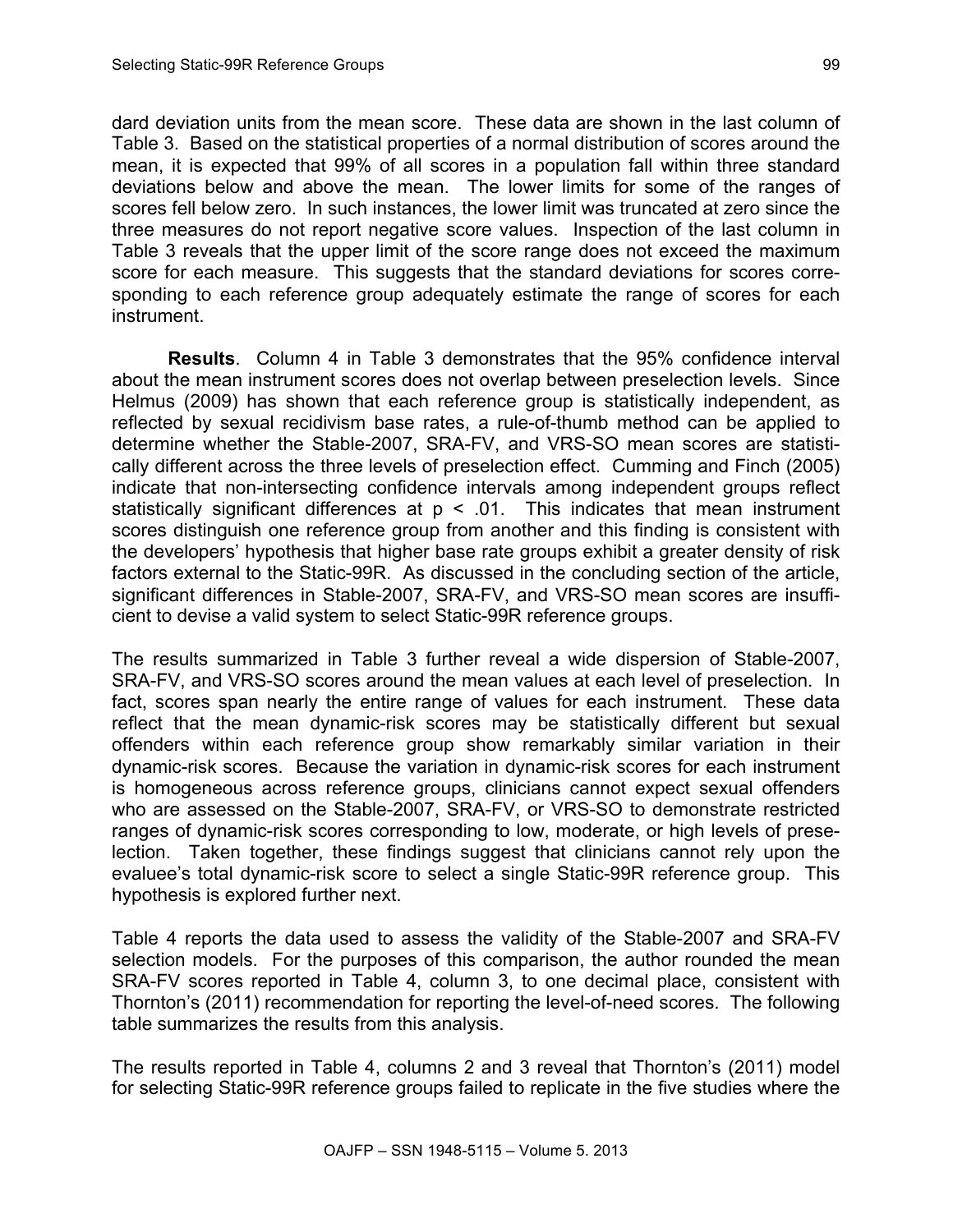SRA-FV was administered. The results contradict that a single Static-99R reference group can be chosen based on a restricted range of SRA-FV total scores. This is apparent in two ways when inspecting the results from Table 4.

| <b>Reference Group</b><br>(Preselection Effect) | <b>SRA-FV</b><br><b>Selection</b><br><b>Model</b> <sup>a</sup> | <b>SRA-FV Results</b><br>Mean (Range) | Stable-2007<br><b>Selection</b><br><b>Model</b> <sup>b</sup> | Stable-2007<br><b>Results</b><br>Mean (Range) |
|-------------------------------------------------|----------------------------------------------------------------|---------------------------------------|--------------------------------------------------------------|-----------------------------------------------|
| RC (low)                                        | $\leq 2.3$                                                     |                                       | $0 - 3$                                                      | $7.06(0 - 22.51)$                             |
| PTN (moderate)                                  | $2.4 - 3.2$                                                    | $2.2^{\circ}$ (0.00 - 4.99)           | $4 - 11$                                                     | $10.98(0 - 22.74)$                            |
| PHRN (high)                                     | $\geq 3.3$                                                     | $3.3^{\circ}$ (0.98 – 5.54)           | $\geq 12$                                                    | $14.70(4.5 - 24.9)$                           |

**Table 4 Testing SRA-FV and Stable-2007 Selection Models**

 $^{\circ}$  Thornton (2011); b Hanson & Harris (2008);  $^{\circ}$  mean scores from Hanson and Thornton (2012) rounded to single decimal place according to SRA-FV scoring instructions (Thornton, 2011)

One, the mean SRA-FV score of 2.2 for the PTN reference group (moderate preselection) falls in the critical region of ≤ 2.3 that defines the RC reference group (low preselection). Assuming a normal distribution of total scores, it is reasonable to conclude that more than one-half of the SRA-FV scores from the PTN reference group are likely consistent with the scores defining samples thought to have less preselection effect. Even though the mean SRA-FV score of 3.3 is at the lower limit for the cut-off associated with the PHRN reference group, it is likely that nearly half the scores below the mean fall within the lower risk PTN group.

Two, the SRA-FV cut-scores for the PTN and PHRN reference groups overlap substantially. As a result, there is a high probability that the SRA-FV score assigned to an evaluee will be consistent with two Static-99R reference groups instead of one reference group as Thornton's (2011) model posits. While the SRA-FV was not tested on samples representing routine correctional settings, it is reasonable to assume that the SRA-FV scores from the RC reference group would likely span a large portion of the range of possible SRA-FV values, thus overlapping the other two reference groups by wide margins.

The reader should note that Hanson and Harris (2008) designed the Stable-2007 cutscores to be associated with low, moderate, and high dynamic risk, as shown in Table 4, column 4. For the purposes of this analysis, the author assumed that the three Stable-2007 cut-score ranges correspond to the respective Static-99R reference groups. The results in the last column of Table 4 reveal that the dispersion of Stable-2007 scores around the mean values for each Static-99R reference group is remarkably similar. Like the SRA-FV results, it is apparent that sexual offenders at any level of preselection demonstrate wide variation in Stable-2007 scores that run the gamut of dynamic-risk levels. As a result, clinicians will encounter the quandary of an evaluee's Stable-2007 score being representative of two, if not all three, Static-99R reference groups. Moreover, the homogenous variation in Stable-2007 scores across reference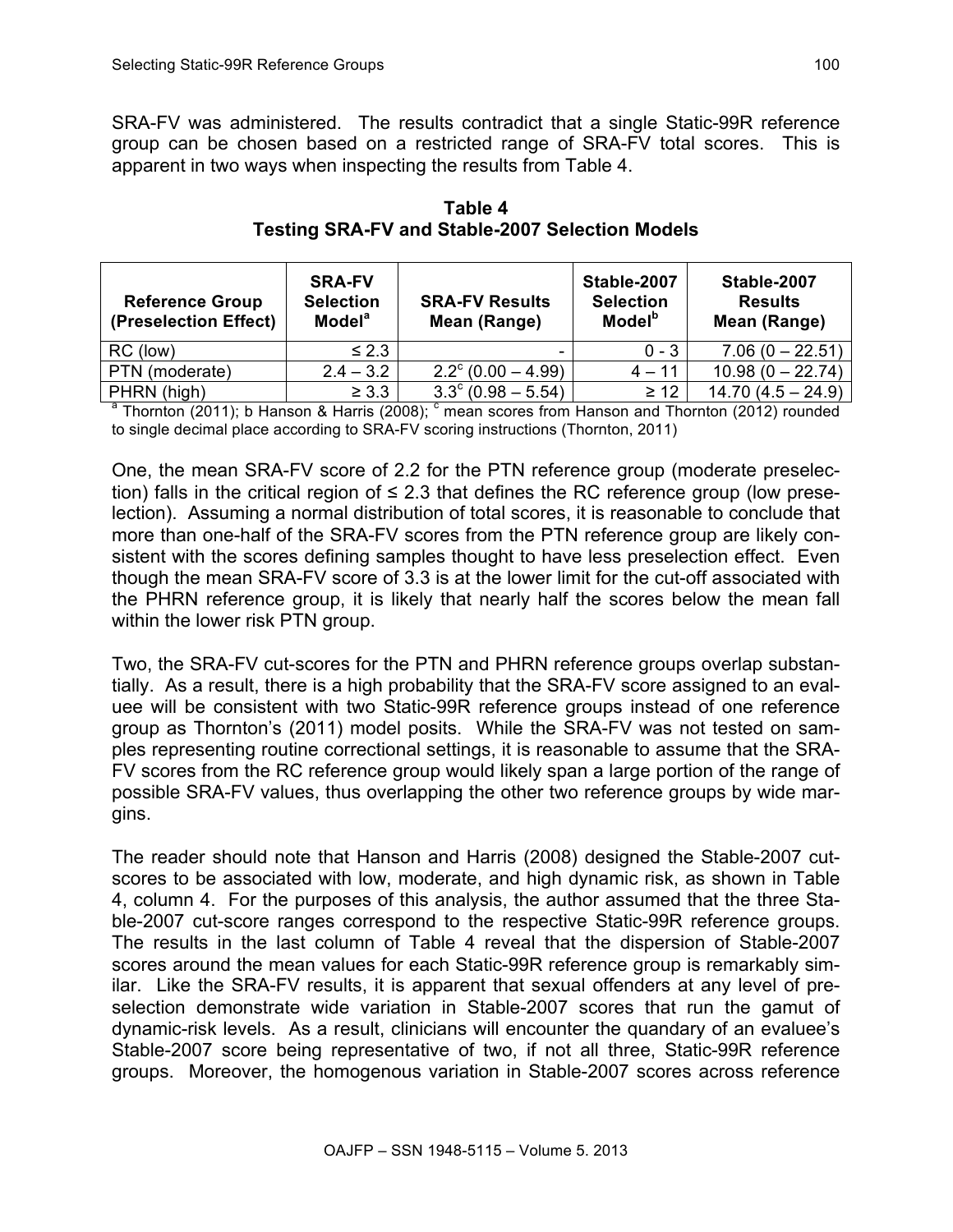groups bodes poorly for developing a reference-group-selection model that relies on mutually exclusive cut-off scores.

A goal of this study was to explore whether the VRS-SO pretreatment dynamic-risk cutscores could be developed to select a single Static-99R reference group. Inspection of the last column in Table 3, panel 3, casts substantial doubt that such an endeavor would be successful. Like the two other instruments, the dispersion of VRS-SO pretreatment dynamic-risk total scores around the mean values for the reference groups are so homogeneous that it would be virtually impossible to establish mutually exclusive cut-off scores to select a single Static-99R reference group.

# **Discussion and Conclusions**

In developing the Static-99R, Helmus (2009) found that twenty convenience samples sorted into three groups, based on statistically significant differences in sexual recidivism base rates. The three groups were designated as RC, PTN, and PHRN, and the developers issued separate sexual recidivism experience tables for each reference group (Phenix et al., 2012). The developers used post-hoc logical inference to hypothesize that the density of risk factors external to the Static-99R explain the statistically significant differences in sexual recidivism base rates among all the samples and the three reference groups. Based on this conceptualization, the developers recommend using SRA-FV, Stable-2007, or VRS-SO to quantify risk factors external to the Static-99R. The reference-group-selection procedures have been advanced in clinical and forensic practice without virtually any empirical examination as to the reliability or validity of the methods.

In their initial effort to capture the preselection effect, the developers devised a qualitative system for selecting reference groups based on cohort matching. This procedure introduces a fourth reference group (non-routine corrections) into the selection mix (Phenix et al., 2012; p. 19). Wollert (2010) points out that the reliability for this procedure has not been established and it is fraught with misclassification error that degrades the accuracy of score-wise risk estimates. To ameliorate misclassification error, Wollert (2010) recommends that users consider a single-experience table representing the aggregate of the four Static-99R reference groups, but the developers have not provided this data.

More recently, the developers appear to have moved in a direction to quantify the preselection effect using instruments that purport to measure risk factors external to the Static-99R. This selection model hinges on the conceptualization that the total scores derived from measures of risk factors external to the Static-99R quantify the preselection effect. Moreover, it is speculated that the total instrument scores can be grouped into mutually exclusive cut-scores that discriminate each reference group. Phenix et al. (2012) describe this as the preferred method for reference group selection and the cohort-matching procedure is applied when users do not complete an instrument that measures other risk factors. Phenix et al. (2012) do not recommend a specific instrument to assess the preselection effect but other publications by members of the Static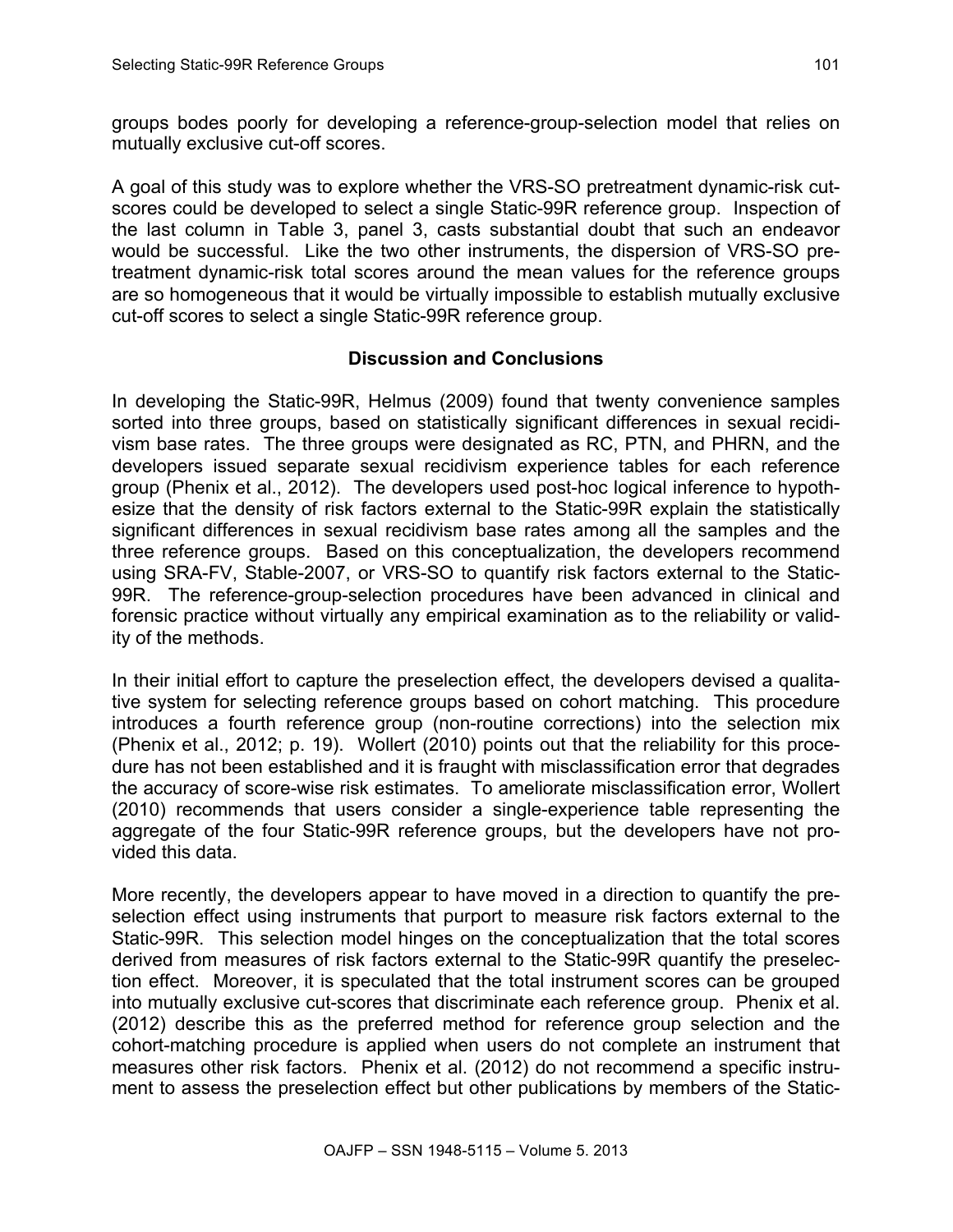99R team suggest the use of the Stable-2007, SRA-FV, and VRS-SO (Thornton et al., 2010; Thornton, 2010 & 2011). This study appears to be the first attempt to critically analyze the reliability and validity of applying the three instruments to quantify the hypothesized preselection effect when choosing Static-99R reference groups.

The limited number of inter-rater agreement studies for the Stable-2007 and VRS-SO demonstrate that these measures appear to achieve a minimum level of reliability for forensic use (Heilbrun, 1992). It is conceivable that the Stable-2007 and VRS-SO total scores could be used to establish a Static-99R reference-group-selection system. On the other hand, data from Sachsenmaier et al. (2011) show the reliability for the SRA-FV total score falls far below minimum standards for forensic practice. There is an urgent need to revise the SRA-FV scoring system to increase its reliability, if this is even possible. Until then, clinicians who choose to conduct SRA-FV assessments would be hard pressed to justify its use statistically (American Educational Research Association, American Psychological Association & National Council on Measurement in Education, 2003; Anastasi & Urbina, 1997) and ethically (American Psychological Association, 2011 & 2010) when selecting Static-99R reference groups and, for that matter, in other forensic applications. Even if the reliability of the Stable-2007, SRA-FV, and VRS-SO achieve acceptable levels for forensic practice, this does not ensure that the resulting models to select Static-99R reference groups are valid.

# **Validity of Selection Models**

Hanson and Thornton (2012), Phenix et al. (2012), and Thornton et al. (2010) contend that that hypothesized preselection effect can be quantified based on total scores from measures of risk factors external to the Static-99R. Using data obtained from Hanson and Thornton (2012), the results from the analysis were consistent with the developers' hypotheses in part. On the one hand, the Stable-2007, SRA-FV, and VRS-SO mean total scores were in the expected direction (e.g., higher mean scores for higher base rate groups), as predicted by Hanson and Thornton (2012). On the other hand, the Stable-2007 and SRA-FV selection models overlapped by such wide margins that it would be virtually impossible to select a single Static-99R reference group.

The Stable-2007 and SRA-FV selection models assume that mutually exclusive cutscores define the levels of preselection (i.e., low, moderate, or high) associated with the Static-99R reference group (RC, PTN, or PHRN, respectively). The total instrument score should result in the selection of a single Static-99R reference group. The results of this analysis refute this hypothesis, as the total instrument score assigned to an evaluee would likely be consistent with choosing at least two if not all three of the Static-99R reference group options. Only the extreme upper ends of the score distribution for the Stable-2007 and SRA-FV were unaffected by score duplication. This finding appears of limited utility forensically as it affects a tiny proportion of the score distribution. It is clear that these data directly contradict the contention of the developers (Phenix et al., 2012; Thornton, 2011; Thornton et al., 2010) that the density of risk factors external to the Static-99R can be used to select a single reference group.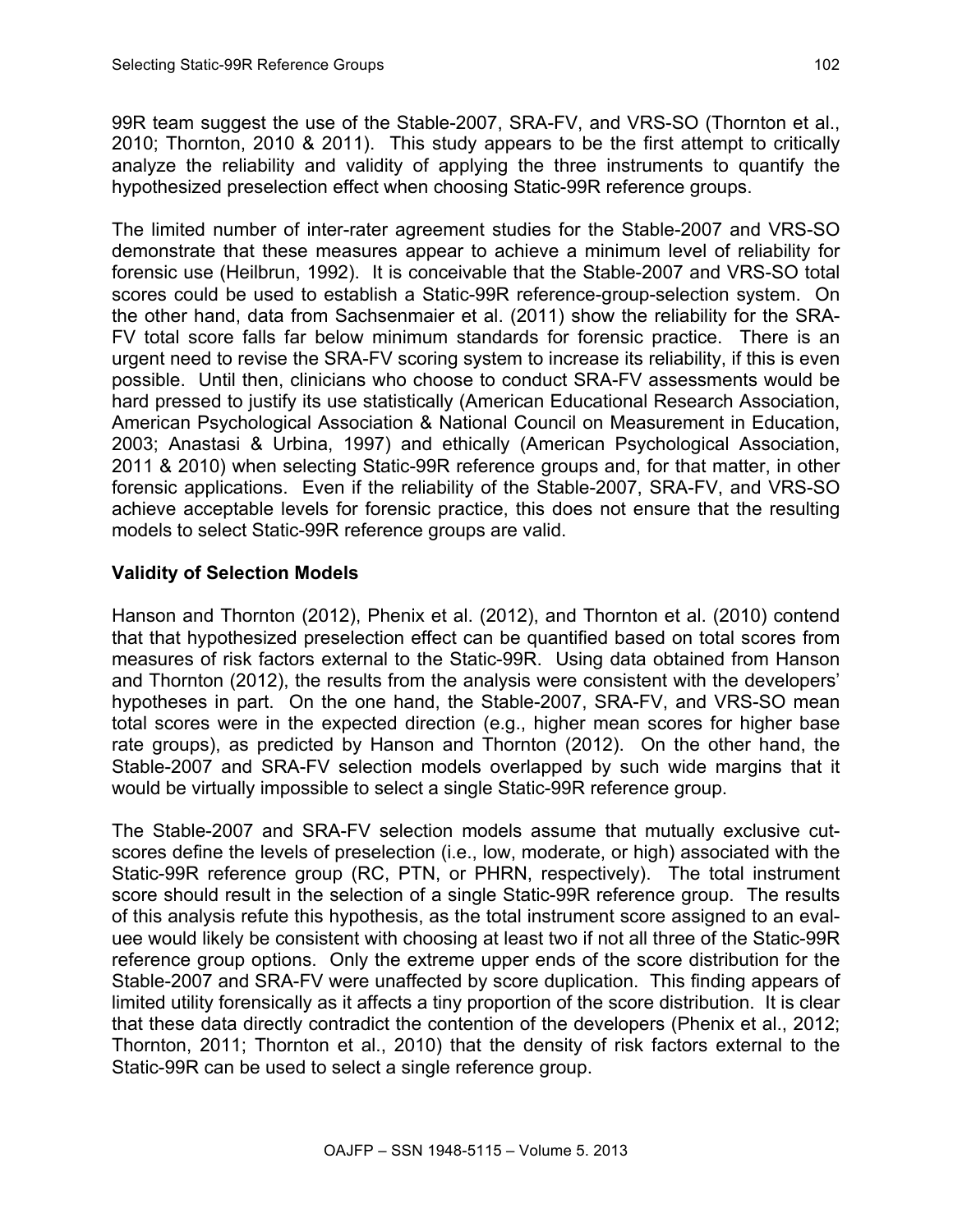The results from the VRS-SO studies were similar to the findings from the Stable-2007 and SRA-FV. As seen in Table 3, the range of pretreatment dynamic risk total scores overlapped substantially for the PTN and PHRN reference groups. The participants from the PHRN reference group were distinguished from the PTN group by the fact that they did not score below nine, but this garners little forensic utility because scores of nine or greater are also representative of the PTN reference group score distribution. The members of the PHRN reference group also scored slightly higher overall on the pretreatment dynamic risk total score than their PTN counterparts, but such discrimination has little utility since it affects a very small proportion of the score distribution. Like the other two instruments, it would be expected that the range (proxy of score distribution) of pretreatment dynamic risk total scores for the RC reference group would overlap substantially with the PTN and PHRN reference groups. Taken together, these results suggest that the prospect is poor for constructing a valid selection model based on mutually exclusive VRS-SO pretreatment dynamic-risk cut-scores.

# **Possible Reasons for Invalidity of the Selection Models**

While the Stable-2007, SRA-FV, and VRS-SO data from Hanson and Thornton (2012) did not test inter-rater agreement, this potential source of error would affect the validity of the reference-group-selection methods. Low levels of inter-rater agreement for the total SRA-FV, Stable-2007, and VRS-SO scores may explain the variability in score ranges that caused the wide overlap in cut-scores associated with each Static-99R reference group. The necessity for precise measurement cannot be over-emphasized. However, adequate reliability does not ensure that the Static-99R selection system is valid. It appears that the three selection models tested in this study failed to perform as intended because, likely, the magnitude of risk factors external to the Static-99R was an incorrect assumption to explain the statistically significant differences in sexual recidivism base rates between the three reference groups.

The failure to establish the validity of the selection models is not surprising when considering that the developers (Helmus, 2009) employed post-hoc logical inference to hypothesize the preselection effect. Devising a selection system based on non-overlapping score ranges runs counter to the expectation that the range of observed instrument scores is likely to be homogeneous among different groups. For instance, the selection system that Thornton (2011; 2010) devised is akin to the expectation that Static-99R scores within each reference group would be restricted to a certain range without overlapping other reference groups such that the Static-99R scores for members of the RC reference group would be  $\leq$  2, 3 to 4 for the PTN reference group, and  $\geq$ 5 for the PHRN reference group. To the contrary, in all Static-99R reference groups, the participants demonstrate a full range of scores. This observation mirrors the results from this study demonstrating similar dispersion of Stable-2007, SRA-FV, and VRS-SO total scores across the three reference groups.

The mean instrument scores observed by Hanson and Thornton (2012) produce statistically significant differences in the levels of preselection effect across all three instruments. The significant differences in mean scores for the three measures suggest that,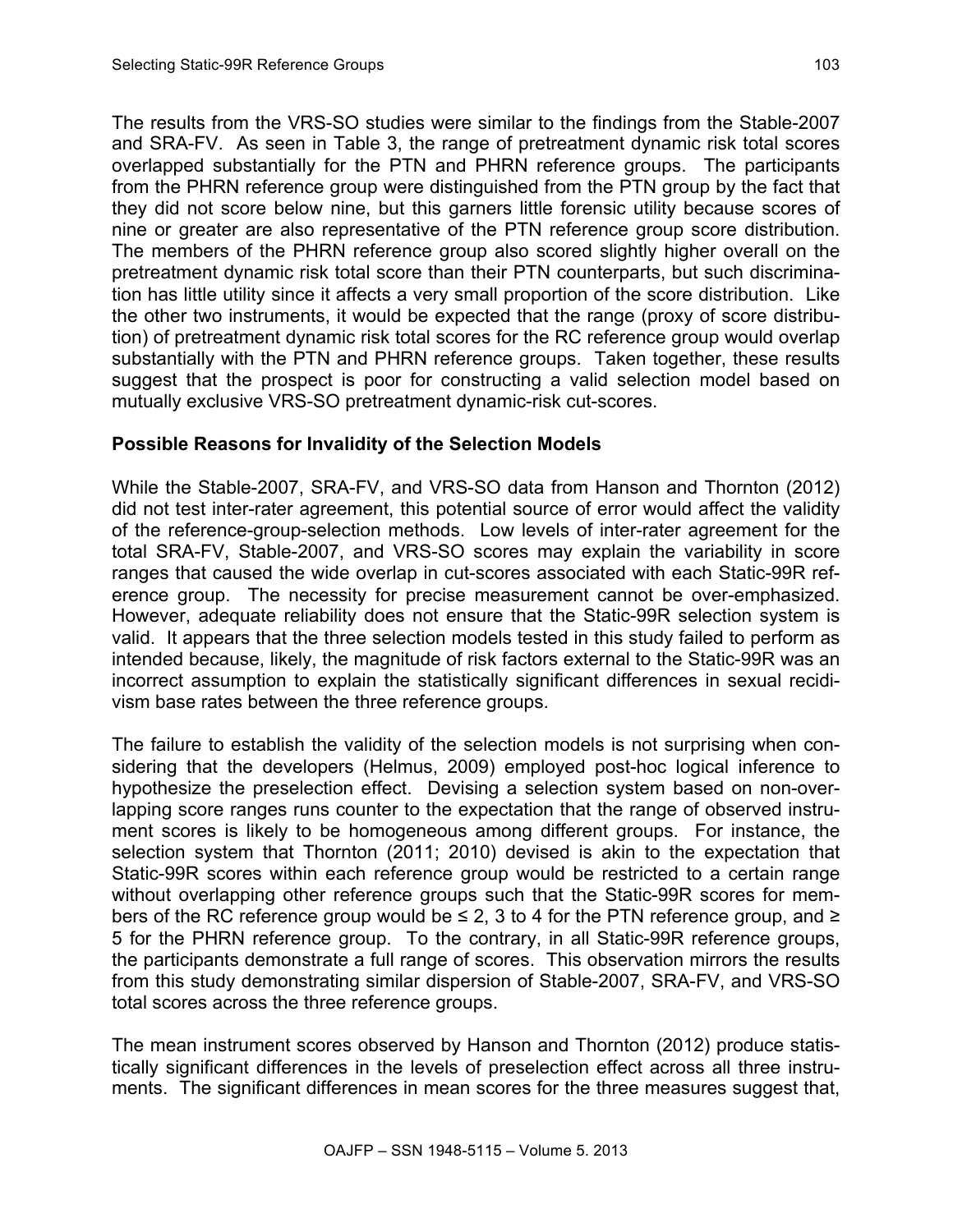as the base rate increases across reference groups, there is a concomitant escalation in levels of external risk factors. This observation might reflect a true difference between reference groups based on total average scores from the Stable-2007, SRA-FV, and VRS-SO, or it might represent a high correlation between the Static-99R and the measures of external risk factors. If the Static-99R and external risk measures account for a high proportion of the same variance associated with sexual recidivism, then the significant differences in mean instrument scores across preselection levels may only represent the high degree of co-variation. Alternatively, if a sufficient number of external risk factors redundant with the Static-99R produce error of sufficient magnitude, then it would confound the sensitivity of a few items contributing to the hypothesized preselection effect. The extent of shared variance among measures needs further study but, nevertheless, it is obvious that the homogeneous dispersion of instrument scores across the three levels of preselection presents an insurmountable obstacle in designing a Static-99R reference-group-selection model that relies on non-overlapping critical regions as proposed by Thornton (2011) or when using the existing Stable-2007 cut-off score system (Hanson & Harris, 2008).

Finally, there is a fundamental problem with proposing a selection model that is premised on post-hoc logical inference. It is simply unknown whether risk factors external to the Static-99R even explain the differences in base rates among the RC, PTN, and PHRN reference groups. The developers used post-hoc logical inference to hypothesize the preselection effect as discriminating different Static-99R reference groups without empirical validation. The selection models tested in this analysis may not have performed as hypothesized because of the speculative nature of their foundation.

Before advocating that clinicians employ untested selection models to choose Static-99R reference groups, it seems reasonable to expect the developers to prove the validity and reliability of their methods. As a first step, the developers could generate a list of possible risk factors external to the Static-99R. Next, the intercorrelation between the Static-99R and identified external risk factors could be computed to determine which factors add unique variance above the Static-99R. Any risk factors found to have statistical independence from the Static-99R could then be tested to determine if a reliable and valid selection model could be developed. If such a model were established, it would need to undergo sufficient replication studies (Schmidt, 2009) before it is deployed for forensic use. Until then, it seems scientifically and ethically indefensible for clinicians to apply speculative reference-group-selection methods in forensic practice.

## **Implications for Clinical and Forensic Practice**

The most obvious conclusion for clinicians to draw from this analysis is to abandon the use of the Static-99R because it lacks a reliable or valid method by which to choose one of three or four reference groups to compare to the individual being assessed. Clinicians cannot have any level of confidence in their predictions of sexual recidivism risk when it is uncertain whether the correct reference group was selected. Short of scuttling the Static-99R reference-group-selection system, this article concludes by explor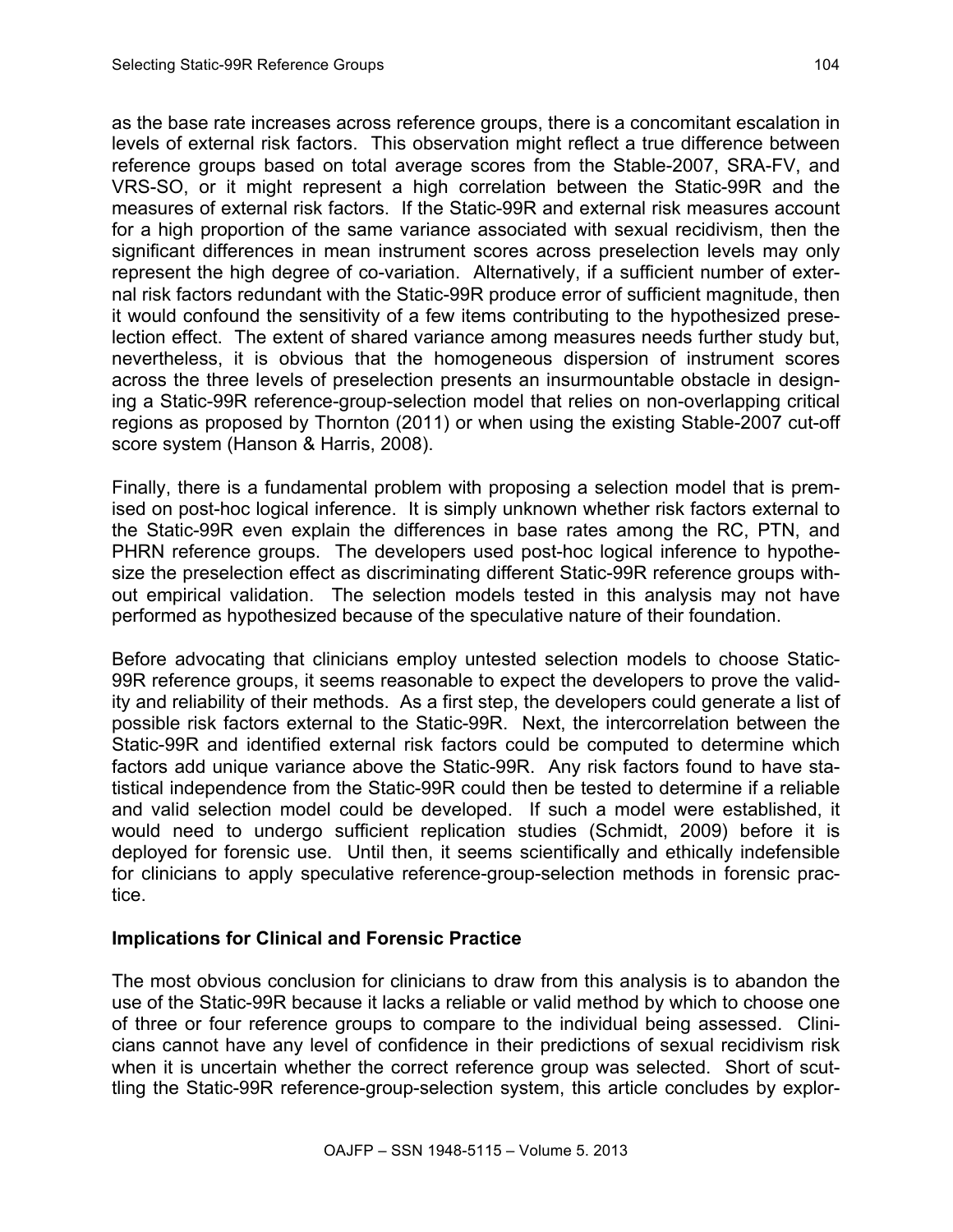ing two alternate selection procedures. The first method is referred to as *base-rate matching* and relies on using the current Static-99R reference groups. The second selection procedure rejects choosing among four options in favor of a single reference group along the lines recommended by Wollert (2010). It is obvious that an alternate method for selecting a reference group is unnecessary when clinicians have a Static-99R experience table developed and validated on a local group of sexual offenders that is representative of the individual being assessed.

**Base-rate matching***.* The base-rate-matching approach is premised on the concept of selecting a Static-99R reference group that has a base rate of sexual recidivism most similar to the group representing the individual being assessed. This method is grounded in mathematics showing that the recidivism estimate at each score on an actuarial instrument is a function of the observed base rate of sexual recidivism for the group (Donaldson & Wollert, 2008). Matching the base rate of sexual recidivism between the group representing the individual being assessed and a Static-99R reference group will produce the most accurate score-wise estimate to compare to the evaluee.

Donaldson and Wollert (2008) show how the risk estimate at a given score is determined largely by the observed base rate of sexual recidivism in the offender group. This is a direct effect whereby the risk estimate at each score on the actuarial measure increases as the base rate rises. The recidivism rate at each score is also further determined by the score-wise likelihood ratio. The risk estimates for the selected Static-99R reference group will be inaccurate as applied to the group representing the evaluee when the base rates of sexual recidivism differ substantially between the local population of sexual offenders and the selected Static-99R reference group. Helmus (2009) and Helmus, Hanson et al. (2012) document significant variability in base rates across the samples comprising the Static-99R experience tables. As a result, users cannot assume the base rate of sexual recidivism expressed in an experience table is consistent with the group representing the evaluee when applying either of the two recommended selection procedures. Rather, it makes statistical sense to select a Static-99R reference group that reflects a base rate of sexual recidivism similar to the local group representing the evaluee.

The base-rate-matching approach involves identifying a sexual recidivism rate representative of the local group to which the evaluee belongs. The local sexual recidivism base rate is relied upon to select a Static-99R reference group that has the most similar base rate. An exact match in base rates may not occur; however, a variation of a few percentage points will not make a meaningful difference in the validity of the score-wise risk estimate as applied to the evaluee. An example involving sexually violent predators illustrates this point.

The author has observed the practice of government evaluators who assess sexually violent predators in California by typically choosing the PHRN reference group when using either of the two Static-99R reference-group-selection procedures. The five-year sexual recidivism base rate of the PHRN reference group is 21%. Data from several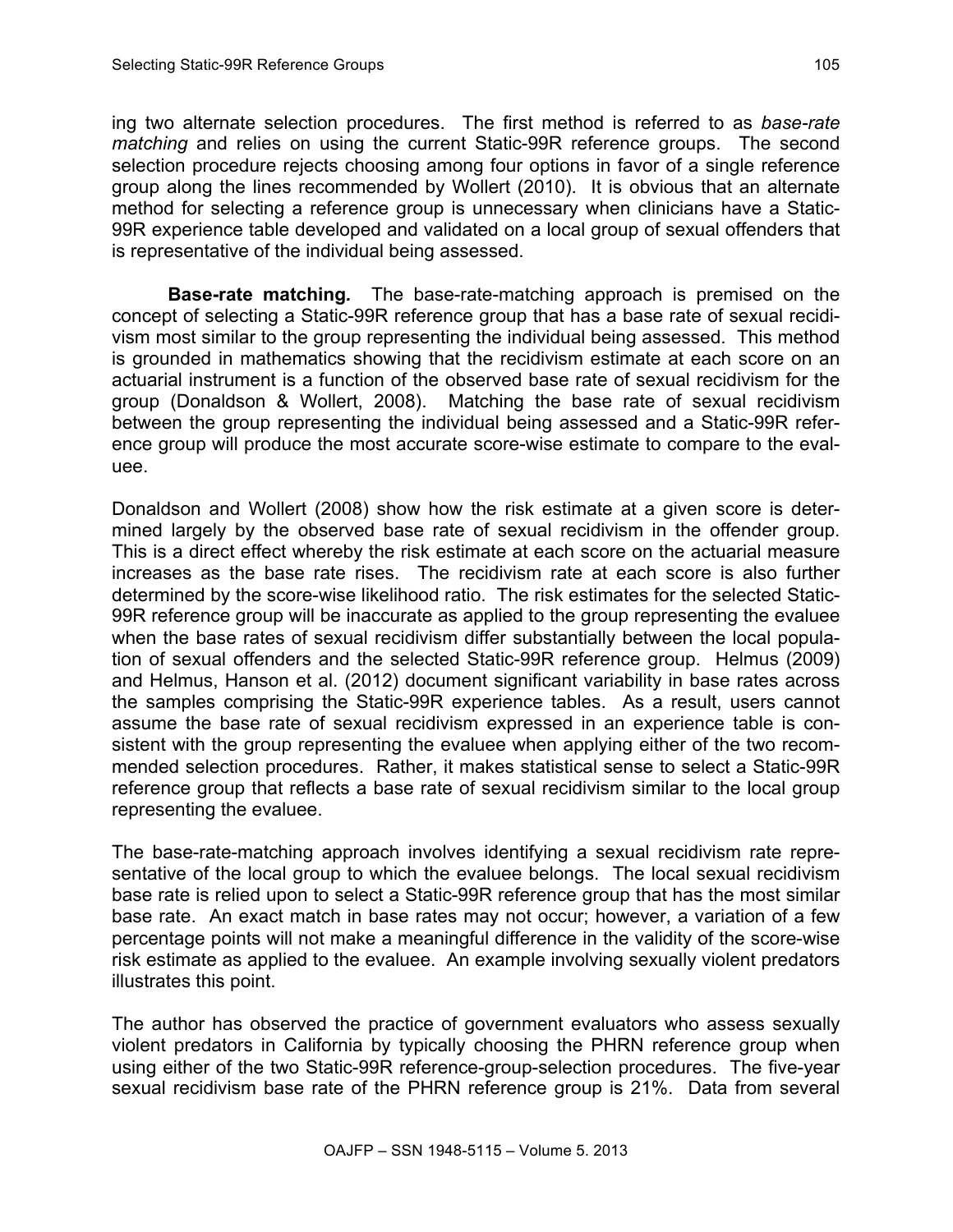studies in California contradict this base rate as representative of the sexual recidivism potential for individuals being considered for involuntary civil confinement. The California Department of Corrections (2010) and the California Sexual Offender Management Board (2008) studied two separate cohorts of sexual offenders released from prison in 2006 and 2003, respectively, with an aggregate sample size of 11,298. The average three-year sexual recidivism rate was 3.4%. This figure suggests a five-year rate near 6%. A third research project by Padilla (2006) and as reported by Zavodny, DeClue, and Cohen (2012), found that that a group of 93 petitioned sexually violent predators released from custody at the commitment center in California reoffended sexually at a rate of 6% over the 4.7 year follow-up. The rate of sexually violent reoffense, as defined by the California Welfare and Institution Code 6600 (b), was 4.3% over the same period. These base-rate data support the selection of the Static-99R RC reference group that has a 6% sexual recidivism rate over a five-year follow-up. The comparability of sexual recidivism base rates between the local offender group and the RC reference group would produce the most accurate score-wise sexual recidivism rates to compare to the SVP candidate being assessed. Choosing the PHRN reference group would instead result in reporting score-wise risk estimates that are approximately three times greater than would be expected in a lower base rate population.

In practical application, a local base rate of sexual recidivism may not be available to aid in the selection of a Static-99R reference group. In this event, evaluators could turn to nationally representative studies of sexual recidivism base rates to assist in selecting a Static-99R reference group. For instance, Wollert and Waggoner (2009) report a fiveyear sexual recidivism base rate of 6.5% among 17,697 participants from the United States. Of the 9,691 sexual offenders released from prisons in 15 states during 1994, Langan, Schmitt, and Durose (2003) found that 5.3% were rearrested for another sexual offense within three years. This would suggest an 8.8% sexual reoffense rate over five years.

Clinicians relying upon national studies must be sensitive as to how sexual recidivism base rates vary across samples or jurisdictions (Helmus, Hanson et al., 2012). The average base rate of sexual recidivism determined by the aggregated data may not accurately represent the probability of sexual reoffense for some of the independent groups comprising the combined sample. As a result, the base rate may be incompatible with that of the local jurisdiction representing the evaluee. This potential source of inaccuracy could be alleviated by conducting sexual recidivism studies at the local level (i.e., state-wide). Whenever possible, it is preferable to produce Static-99R experience tables for local jurisdictions.

A limitation of the base-rate-matching approach is the assumption that the score-wise likelihood ratios are similar between the selected Static-99R reference group and the local group representing the evaluee. The accuracy of the score-wise risk estimate as applied to the individual would be affected adversely should the score-wise likelihoods vary substantially between the selected Static-99R experience table and the local population representing the evaluee. The same problem exists when using any method to select an actuarial experience table to compare to the evaluee. Clinicians should rec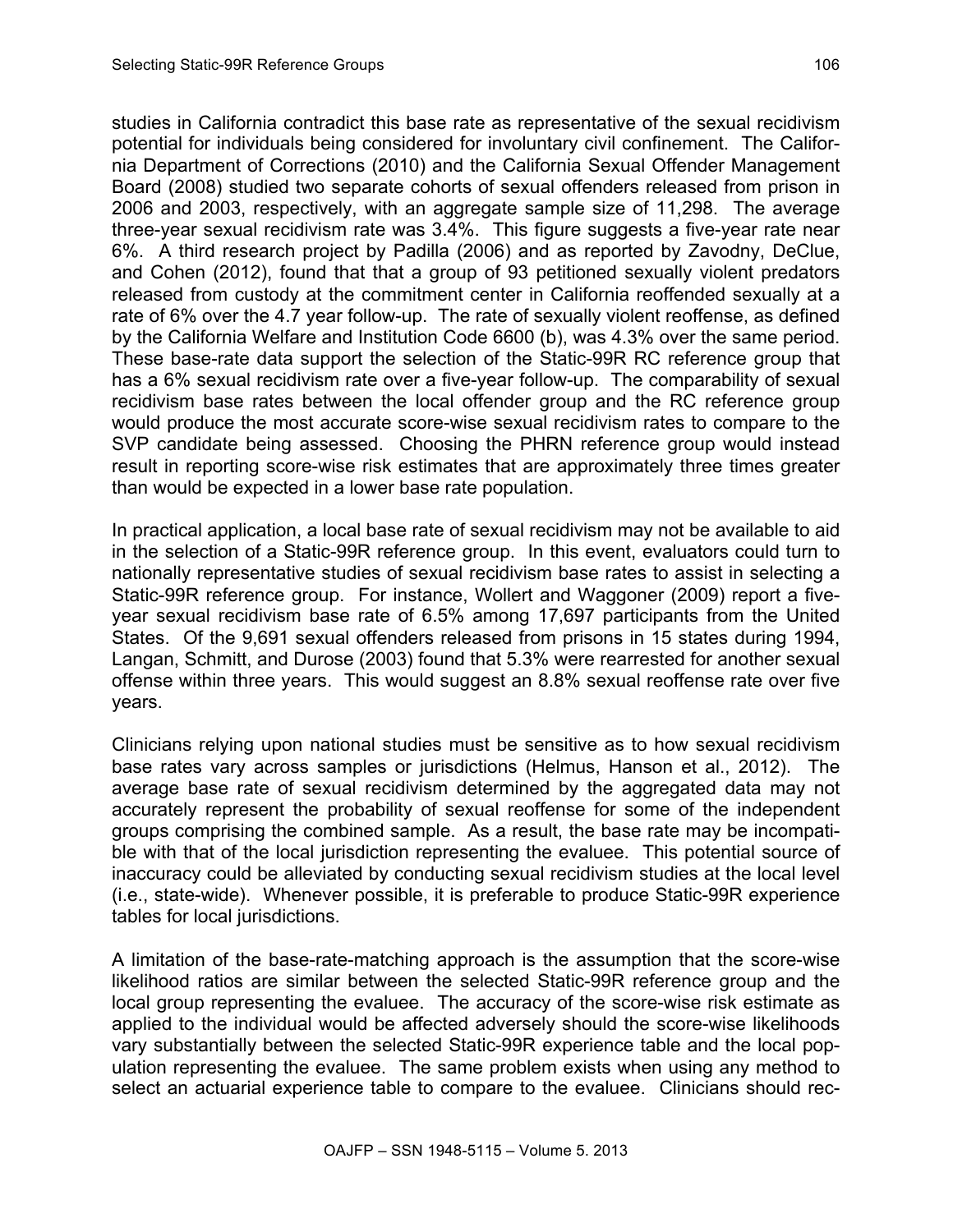ognize and consider this source of potential error when rendering conclusions and make it known in reports and testimony.

**Aggregate reference group.** Consistent with the recommendation of Wollert (2010), Table 5 reports data for a single experience table comprising all 23 Static-99R samples and explores its application in risk assessments. The developers have not released this data; however, the author compiled it, as described below, and refers to the data-set as the *Aggregate reference group*. The five-year base rate of sexual recidivism for the Aggregate reference group is 11.1% and the AUC is .714 (95% CI = .694, .734), which reflects moderate selection accuracy. Table 5 provides the observed and predicted sexual recidivism rates for the Aggregate reference group. The method by which the data in Table 5 were produced is explained in the next paragraph.

The observed recidivism rates for the Aggregate reference group, at each score and for the entire sample, were compiled by combining the frequency data from the NRC group (15 studies) and the RC group (8 studies). These data are contained in the detail recidivism tables provided by the developers.<sup>2</sup> Each score-wise observed recidivism rate was calculated by taking the number of recidivists at a given score divided by the corresponding total number of participants. Predicted estimates of sexual recidivism for the Aggregate reference group were computed using Logistic Regression. The slope parameter  $(B_1)$  to compute the predicted risk estimates is based on the frequency data for the aggregate sample. This computation differs from the one used by the developers. The Static-99R developers calculated the average slope parameter from twenty studies and used it in the regression analysis to arrive at the predicted score-wise risk estimates for each reference group (Helmus, 2009). Using the average slope parameter for twenty studies for the Logistic Regression has been found to produce spurious predicted risk estimates within reference groups, which is especially pronounced in the PHRN reference group (Donaldson, Abbott, & Michie, 2012). Precision of the observed score-wise risk estimate was computed using the 95% binomial exact CI (Clopper & Pearson, 1934), which is a preferred method when dealing with dichotomous outcome data. The accuracy of the risk estimate as applied to a presumed individual from the actuarial sample is represented by the 95% confidence interval for the individual ("CII"). Further details regarding the methods for calculating the predicted risk estimates and accuracy data about them have been previously explained by Donaldson and Abbott (2011).

<sup>&</sup>lt;sup>2</sup> Available at http://www.static99.org/pdfdocs/detailed recid\_tables\_static99r\_2009-11-15.pdf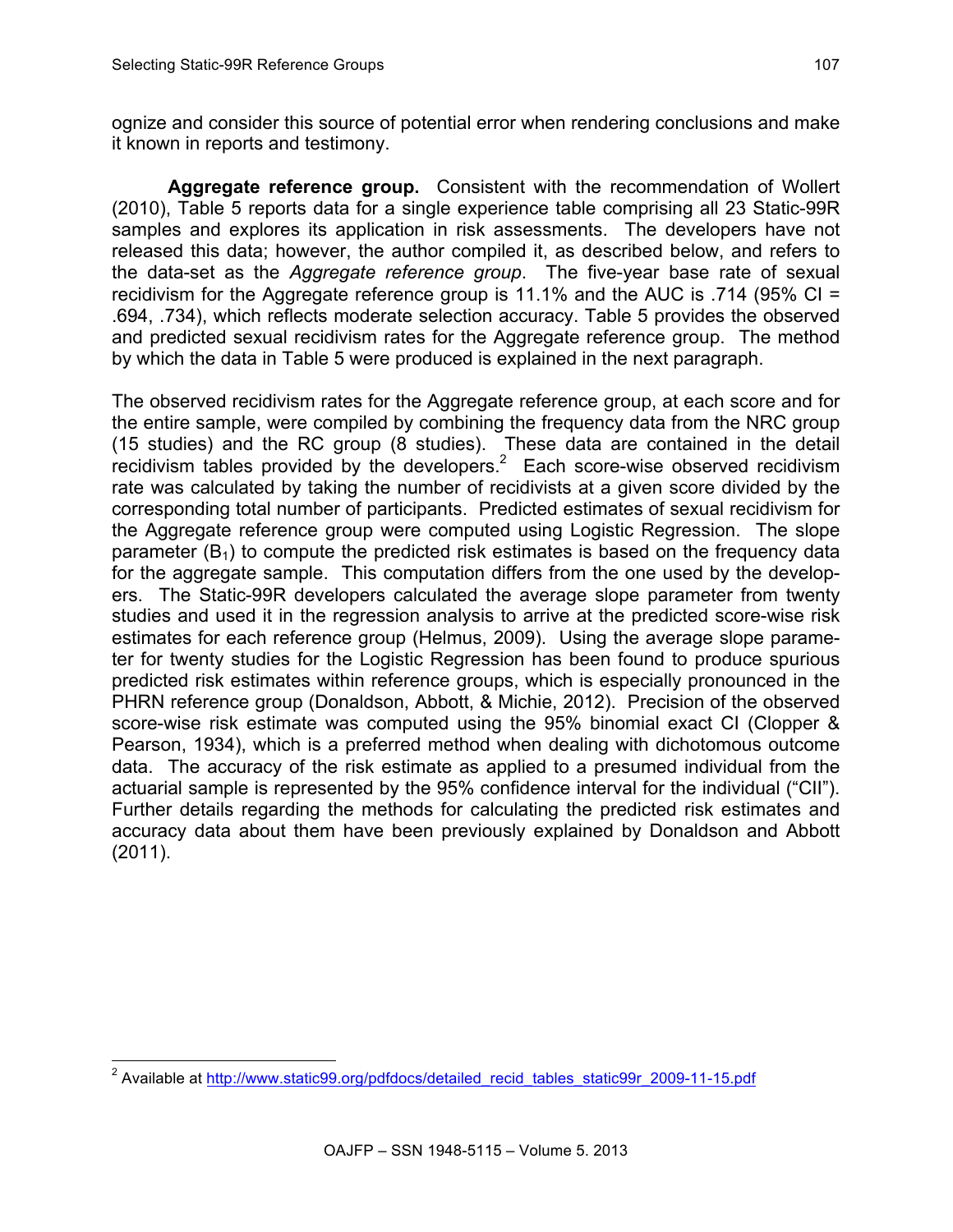| Static-<br>99R<br>Score | Total n of<br><b>Recidivists</b> | Total n | Observed<br>Recidivism<br>Rate<br>$(\% )$ | 95% CI     | Predicted<br>Recidivism<br>Rate<br>$(%)^+$ | $95\%$ CI <sup>+</sup> | 95% CII <sup>+</sup> |
|-------------------------|----------------------------------|---------|-------------------------------------------|------------|--------------------------------------------|------------------------|----------------------|
| $-3$                    | 0                                | 78      | 0.0                                       | 0.0, 4.0   | 2.0                                        | 1.0, 2.0               | 0.0, 93.0            |
| $-2$                    | 4                                | 113     | 3.5                                       | 0.97, 8.8  | 2.0                                        | 2.0, 3.0               | 0.0, 95.0            |
| $-1$                    | 14                               | 497     | 2.8                                       | 1.6, 4.7   | 3.0                                        | 3.0, 4.0               | 0.0, 96.0            |
| $\overline{0}$          | 27                               | 619     | 4.4                                       | 2.9, 6.3   | 4.0                                        | 4.0, 5.0               | 0.0, 97.0            |
| 1                       | 42                               | 735     | 5.7                                       | 4.2, 7.7   | 6.0                                        | 5.0, 6.0               | 0.0, 98.0            |
| $\overline{2}$          | 51                               | 743     | 6.9                                       | 5.2, 8.9   | 7.0                                        | 7.0, 8.0               | 0.0, 98.0            |
| 3                       | 75                               | 770     | 9.7                                       | 7.7, 12.1  | 10.0                                       | 9.0, 11.0              | 0.0, 99.0            |
| $\overline{4}$          | 88                               | 729     | 12.1                                      | 9.8, 14.7  | 13.0                                       | 12.0,14.0              | 0.0, 99.0            |
| 5                       | 107                              | 593     | 18.0                                      | 15.0, 21.4 | 16.0                                       | 15.0,18.0              | 0.0, 99.0            |
| 6                       | 93                               | 404     | 23.0                                      | 19.0, 27.4 | 21.0                                       | 19.0,24.0              | 0.0, 100             |
| $\overline{7}$          | 66                               | 259     | 25.5                                      | 20.2, 31.3 | 27.0                                       | 24.0, 30.0             | 0.0, 100             |
| 8                       | 44                               | 137     | 32.1                                      | 24.4, 40.6 | 33.0                                       | 29.0, 37.0             | 0.0, 100             |
| 9                       | 21                               | 57      | 36.8                                      | 24.5, 50.7 | 40.0                                       | 35.0, 45.0             | 0.0, 100             |
| 10                      | 10                               | 22      | 45.5                                      | 24.4, 67.8 | 47.0                                       | 41.0, 54.0             | 0.0, 100             |
| 11                      | 0                                | 3       | $\mathbf 0$                               | 0.0, 70.8  | 55.0                                       | 50.0, 60.0             | 0.0, 100             |
| Total                   | 642                              | 5759    | 11.1                                      | 10.4, 12.0 |                                            |                        |                      |

**Table 5 Static-99R Aggregate Reference Group Experience Table: Five-Year Observed and Predicted Risk Estimates**

+ Data from Donaldson and Abbott (2011).

There appear to be some advantages when using the Aggregate reference group only to compare to individuals being assessed, such as reducing potential classification error associated with selecting among a variety of reference groups (Wollert, 2010) and the greater variability in the data results in increased reliability (Anastasi & Urbina, 1997). The benefits of using a single actuarial table are outweighed by two limitations. One, the sexual recidivism base rate of 11% may not be accurate as applied to the group representing the evaluee and this would produce an inaccurate estimation of risk. Second, the Aggregate reference group combines data from 23 convenience samples. The membership of this group was not selected using representative sampling methods so the use of a single experience table raises concerns as to the generalizability of the risk data to other groups of sexual offenders. As a stand-alone experience table, it cannot be assumed the risk data from the Aggregate reference group accurately represents the recidivism potential of sexual offenders who are scored on the Static-99R. For these reasons, it seems most prudent for clinicians to consider the experience table from the Aggregate reference group as another option to select when applying the base-ratematching approach.

**Recommendations for Selecting Static-99R Reference Groups.** For clinical and forensic practitioners who conduct risk assessments with the Static-99R, it is always preferable to consider an experience table containing score-wise risk estimates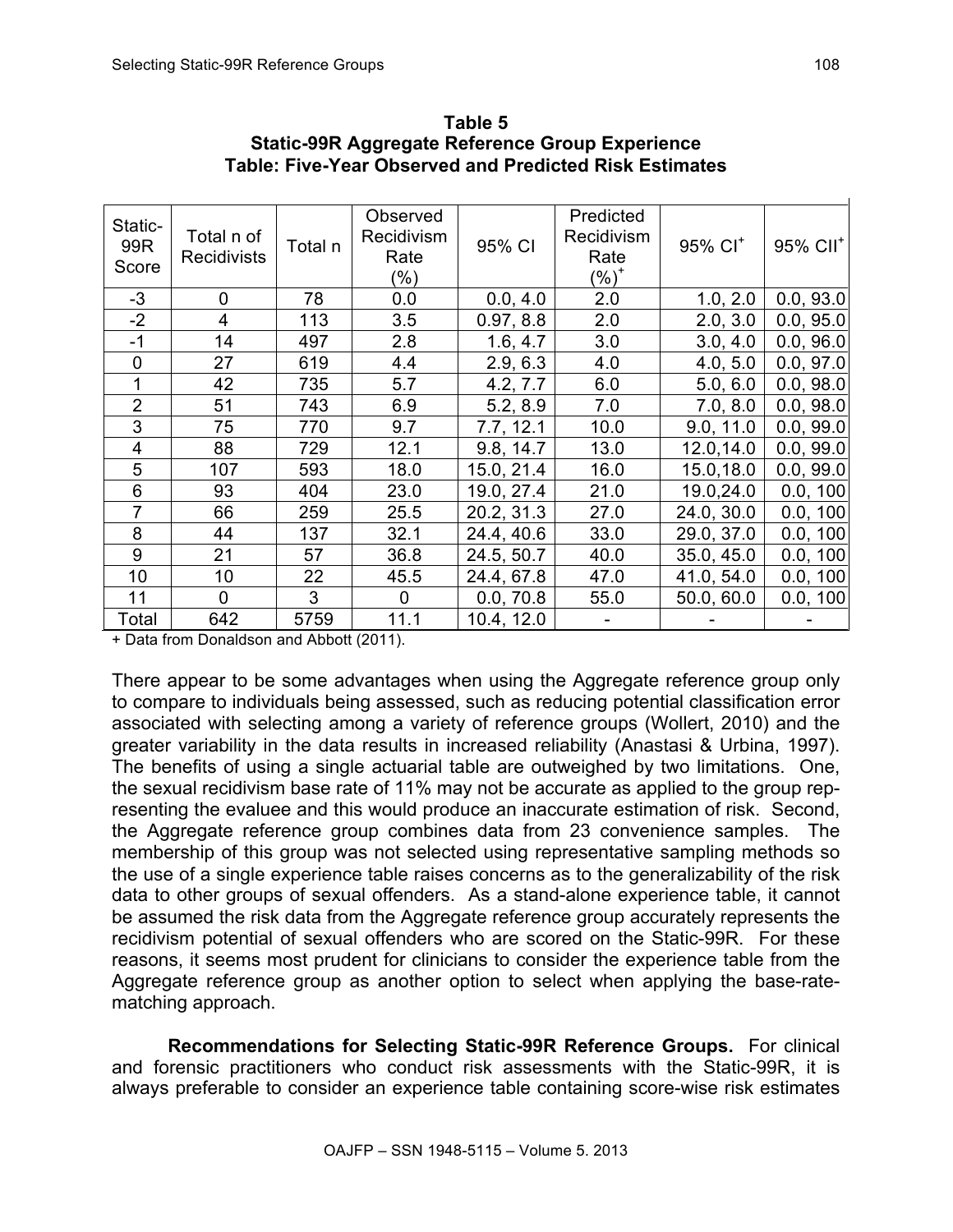that were developed and validated on a local group of sexual offenders representing the evaluee. When this choice is unavailable, it is recommended that users follow the base rate-matching approach, as described previously. The following paragraph summarizes how to employ this procedure.

The base rate matching approach requires users to determine a sexual recidivism base rate at either the five-year or ten-year follow ups that are most consistent with the group representing the evaluee. The user should be confident that the evaluee is a member of the selected base rate group, which may be found among the local population of sexual offenders or in another representative sample. As stated earlier, the base rate match does not need to be exact, as a variation of a few percentage points would not make a significant difference in the accuracy of the score-wise risk estimates as applied to the group representing the evaluee. Table 6 provides a reference by which to select a Static-99R reference group when applying the base rate matching procedure. Users can obtain the experience table for the Aggregate reference group from Table 5 and the experience tables for the remaining reference groups are located at the following link. $3$ 

| Reference group<br>to select | When 5-year sexual<br>recidivism base rate<br>is approximately: | When 10-year sexual<br>recidivism base rate<br>is approximately: |
|------------------------------|-----------------------------------------------------------------|------------------------------------------------------------------|
| <b>RC</b>                    | 6.0%                                                            | $N.A.^+$                                                         |
| <b>PTN</b>                   | 9.0%                                                            | 13.0%                                                            |
| Aggregate                    | 11.0%                                                           | $N.A.+$                                                          |
| <b>NRC</b>                   | 15.0%                                                           | 20.0%                                                            |
| <b>PHRN</b>                  | 21.0%                                                           | 29.0%                                                            |

#### **Table 6 Guidelines for Selecting a Static-99R Reference Group Using the Base Rate Matching Approach**

<sup>+</sup> Not available

The following example illustrates how to employ Table 6 to select a Static-99R reference group. A clinician is tasked with determining the sexual recidivism potential of an individual before he is released from prison on parole as the outcome will determine the level of community supervision methods to which the offender will be subjected. The clinician completes the Static-99R and assigns the evaluee a score of four. The clinician is aware that the local corrections agency recently conducted a sexual recidivism study for sex offenders released from prison and found a five-year rate of 5.2%. The clinician determines the evaluee is represented by the membership of the study sample. Comparing the local base rate of 5.2% to the values contained in Table 6 informs the clinician to select the RC reference group. The clinician then accesses the current Static-99R RC experience table from the Static99.org website to obtain the five-year predicted estimate at the score of four.

and and the metal and the metal of the metal of the metal of the metal of the metal of the metal of the metal<br>Available at http://www.static99.org/pdfdocs/detailed recid tables static99r 2009-11-15.pdf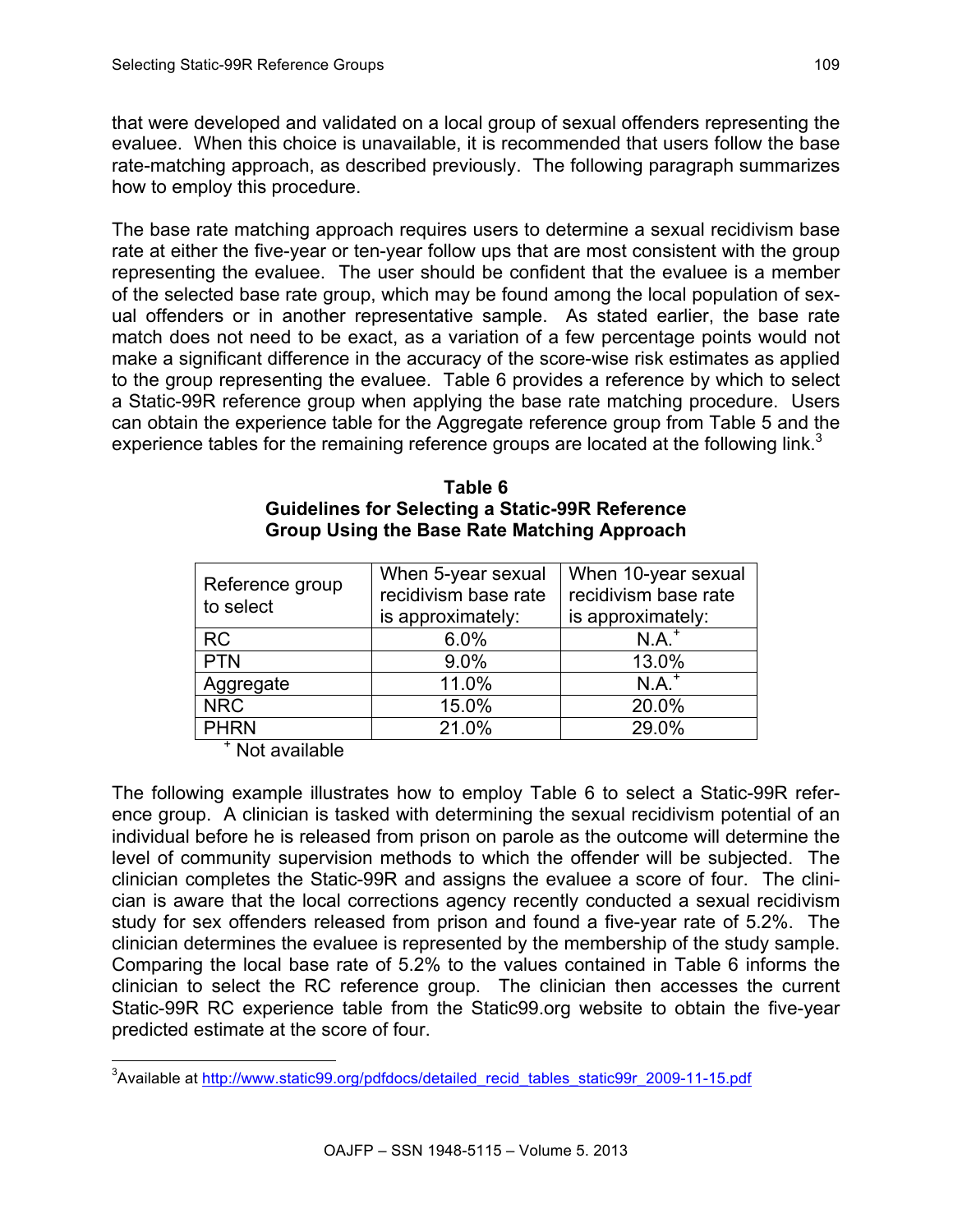When reporting the score-wise risk estimate, forensic and clinical practitioners are reminded that the base-rate-matching approach assumes similarity in the score-wise likelihood ratios between the selected Static-99R reference group and the group representing the individual. To the extent the score-wise likelihood ratios diverge substantially, the Static-99R sexual recidivism rates may over or under estimate the risk potential of the group representing the evaluee. This limitation should be described in reports or testimony. Readers who are unfamiliar with the interaction between the sexual recidivism base rate and score-wise likelihood ratios are referred to Donaldson and Wollert (2008) for a full explanation.

# **Acknowledgements**

The author would like to thank Theodore S. Donaldson, Ph.D. for his guidance and thoughtful comments that assisted greatly in the development of this article.

Received April 3, 2013; revision submitted May 8, 2013; accepted May 14, 2013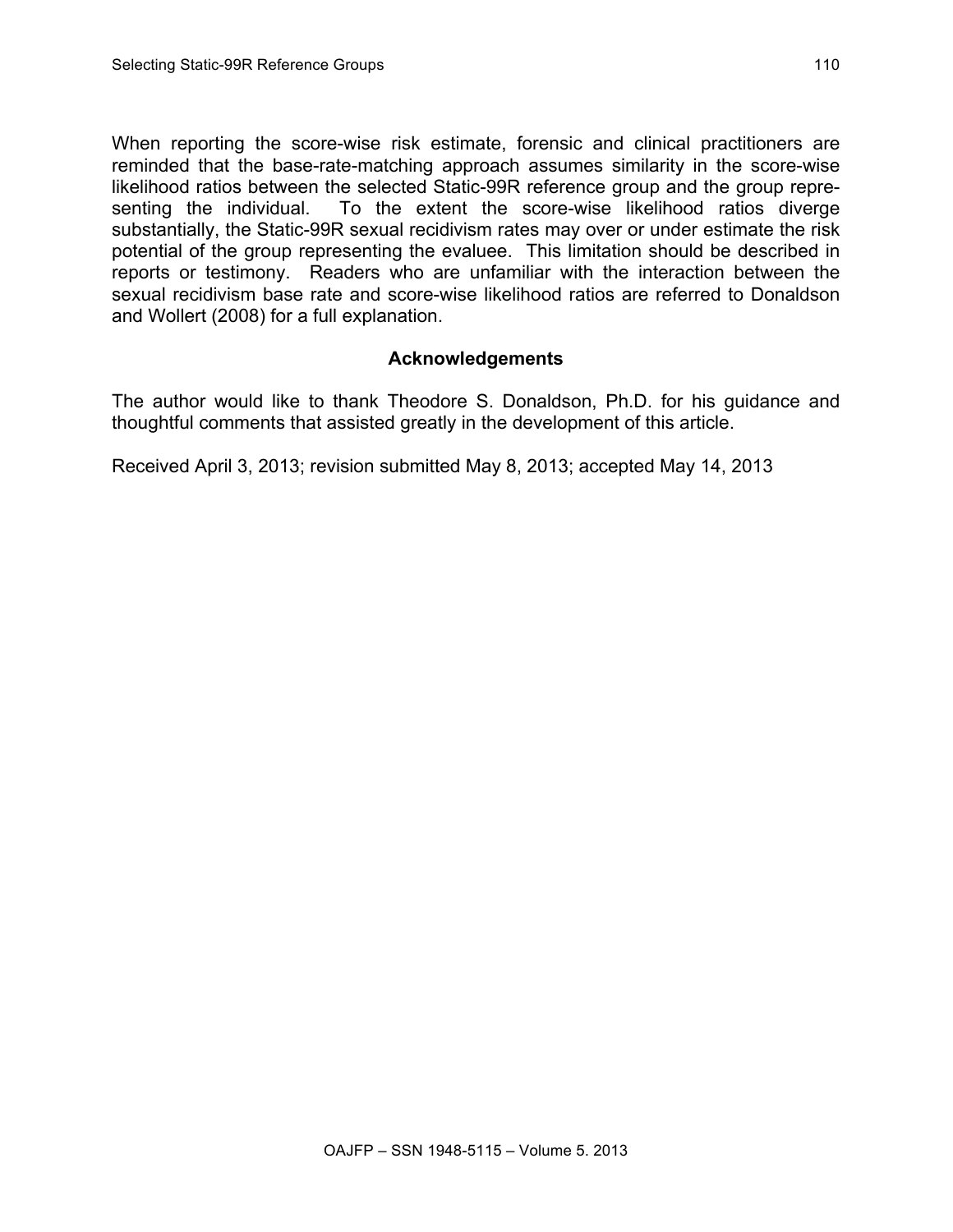## **References**

- Abbott, B. R. (2009). Applicability of the new Static-99 experience tables in sexually violent predator risk assessments. *Sexual Offender Treatment*, 1, 1-24.
- American Educational Research Association, American Psychological Association & National Council on Measurement in Education. (2003). *Standards for Educational and Psychological Testing*, Washington, DC: American Educational Research Association.
- American Psychological Association. (2011). *Specialty guidelines for forensic psychology*. Washington, D.C.: American Psychological Association.
- American Psychological Association. (2010). *Ethical principles of psychologists and code of conduct*. Washington, D.C.: American Psychological Association.
- Anastasi, A. & Urbina, S. (1997). *Psychological Testing: Seventh Edition*. New Jersey: Prentice-Hall.
- Bartosh, D. L., Garby, T., & Lewis, D., & Gray, S. (2003). Differences in the predictive validity of actuarial risk assessments in relation to sex offender type. *International Journal of Offender Therapy and Comparative Criminology, 47*, 422-438. doi: 10.1177/0306624X03253850.
- Beggs, S. M. & Grace, R. C. (2010). Assessment of dynamic risk factors: An independent validation study of the Violence Risk Scale: Sexual Offender Version. *Sexual Abuse: A Journal of Research and Treatment*, 22(2), 234-251. doi: 10.1177/ 1079063210369014.
- Bigras, J. (2007). La prédiction de la récidive chez les délinquants sexuels [Prediction of recidivism among sex offenders]. *Dissertations Abstracts International, 68* (09). (UMI No. NR30941).
- Boccaccini, M. T., Murrie, D. C., Caperton, J. D., & Hawes, S. W. (2009). Field validity of the Static-99 and MnSOST-R among sex offenders evaluated for civil commitment as sexually violent predators. *Psychology, Public Policy, and Law*, 15(4), 278-314. doi: 10.1037/a0017232.
- Boer, A. (2003). *Evaluating the Static-99 and Static-2002 risk scales using Canadian sexual offenders*. Unpublished master's thesis, University of Leicester, Leicester, United Kingdom.
- California Department of Corrections (2010). *2010 Adult Institutions Outcome Evaluation Report*. Retrieved on November 10, 2010, from: [http://www.cdcr.ca.gov/adult\\_research\\_branch/research\\_documents/arb\\_fy0506](http://www.cdcr.ca.gov/News/docs/SOMB%20Report022108.pdf) outcome\_evaluation\_report.pdf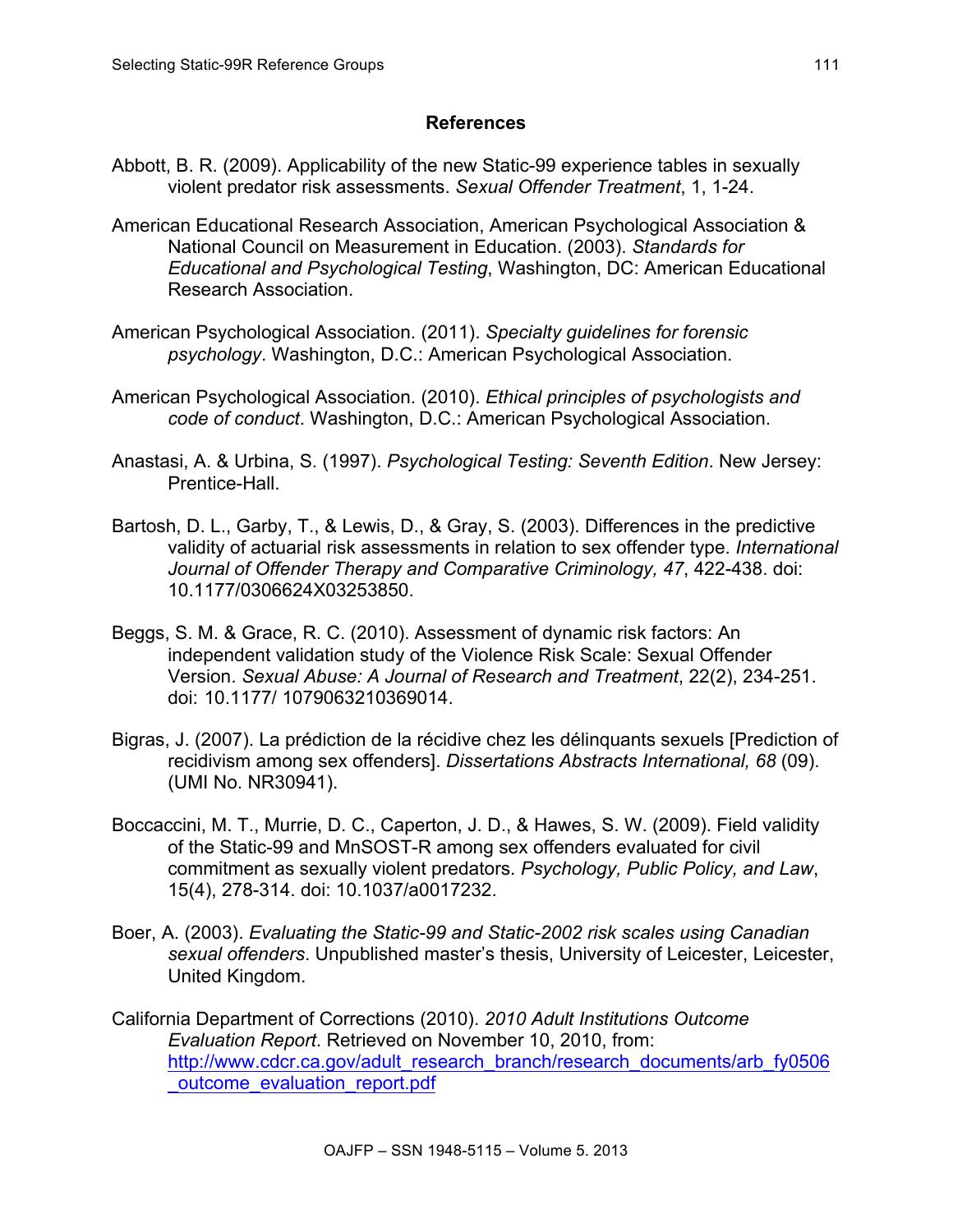- California Sexual Offender Management Board. (2008, January). *An Assessment of Current Management Practices of Adult Sex Offenders in California: Initial Report*. Retrieved March 3, 2008, from www.cdcr.ca.gov/News/docs/SOMB%20Report022108.pdf.
- Cicchetti, D. V. (1994). Guidelines, criteria, and rules of thumb for evaluating normed and standardized assessment instruments in psychology. *Psychological Assessment*, 6(4), 284-290. doi: 10.1037/1040-3590.6.4.284.
- Clopper, C. & Pearson, S. (1934). The use of confidence or fiducial limits illustrated in the case of the Binomial. *Biometrika* , 26, 404-413. doi: 10.1093/biomet/26.4.
- Cohen, R. J. & Swerdlik, M. (2001). *Psychological testing and assessment: An introduction to tests and measurement*- Fifth Edition. Columbus, OH: McGraw Hill.
- Craissati, J., Bierer, K., & South, R. (2008). *What do sex offenders really get up to? Risk prediction, community failure and "sexually risky behaviours" in a nine-year follow-up study.* Unpublished manuscript.
- Cumming, G. & Finch, S. (2005). Inference by eye: Confidence intervals and how to read pictures of data. *American Psychologist*, 60(2), 170-180. doi: 1037/0003- 066X.60.2.170.
- Donaldson, T. S. & Abbott, B. R. (2011). Prediction in the individual case: An explanation and application of its use with the Static-99R in sexually violent predator risk assessments. *American Journal of Forensic Psychology*, 29(1), 5- 35.
- Donaldson, T. S., Abbott, B. R., & Michie, C. (2012). Problems with the Static-99R prediction estimates and confidence intervals. *Open Access Journal of Forensic Psychology*, 4, 1-23.
- Donaldson, T. & Wollert, R. (2008). A mathematical proof and example that Bayes's theorem is fundamental to actuarial estimates of sexual recidivism risk. *Sexual Abuse: A Journal of Research and Treatment*, 20(2), 206-217. doi: 10.1177/1079063208317734.
- Eher, R., Matthes, A., Schilling, F., Hauber-MacLean, T. & Rettenberger, M., (2012). Dynamic Risk Assessment in Sexual Offenders Using Stable-2000 and the Stable-2007: An Investigation of Predictive and Incremental Validity. *Sexual Abuse: A Journal of Research and Treatment*, 24, 5-28. doi: 10.1177/1079063211403164.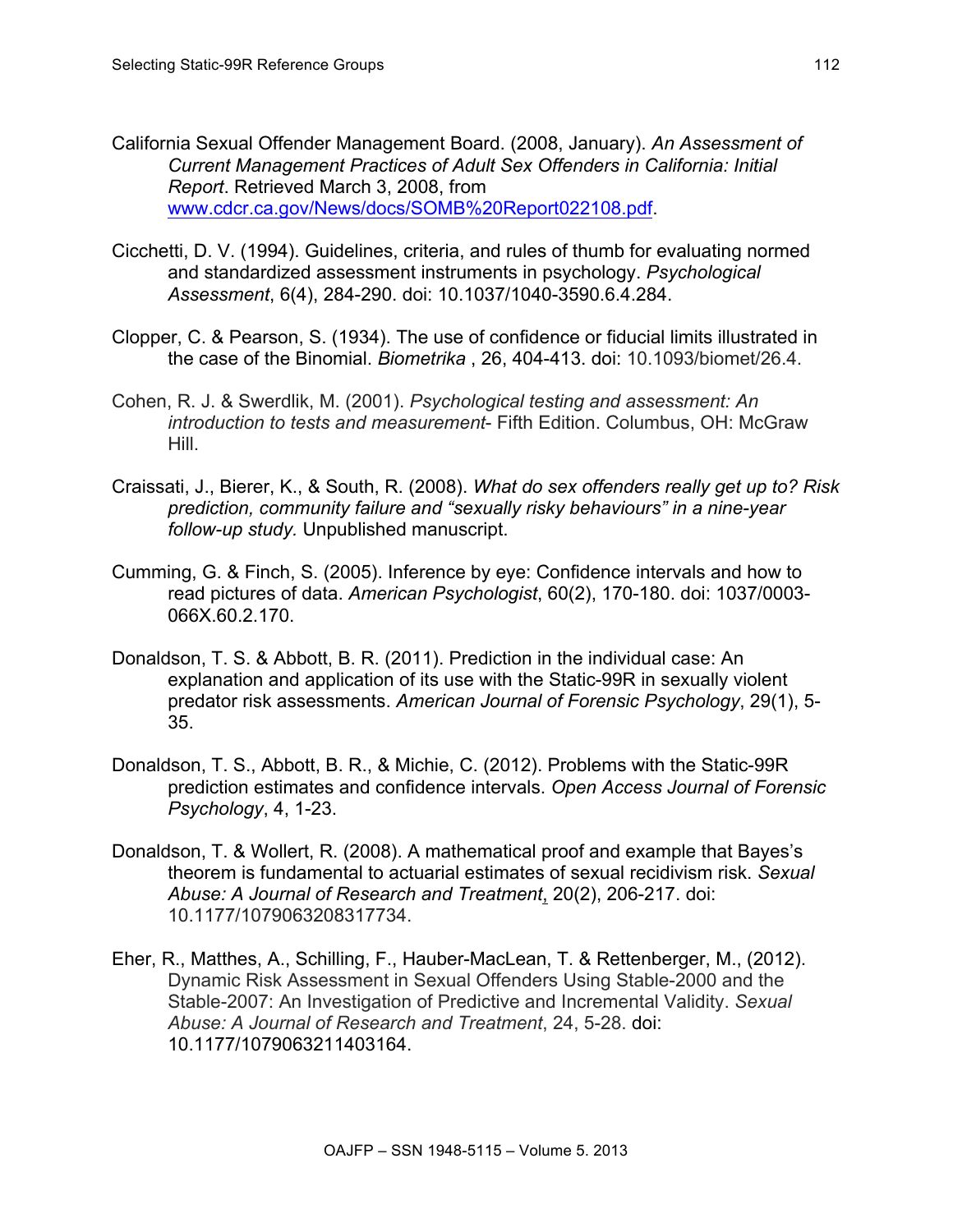- Eher, R., Rettenberger, M., Schilling, F., & Pfafflin, F. (2009). [*Data from sex offenders released from prison in Austria*]. Unpublished raw data.
- Epperson, D. L. (2003). *Validation of the MnSOST-R, Static-99, and RRASOR with North Dakota prison and probation samples*. Unpublished Technical Assistance Report, North Dakota Division of Parole and Probation.
- Fernandez, Y. (2008, October). *An examination of the inter-rater reliability of the Static-99 and Stable-2007*. Poster presentation at the 27th Annual Research and Treatment conference of the Association for the Treatment of Sexual Abusers, Atlanta, GA. Available at: https://www.dropbox.com/sh/oss0b9ut7hx69me/RH1Uzz2qb7.
- Hanson, R. K. & Harris, A. J. R. (2008, February). *Stable-2007 master coding guide*. Unpublished document.
- Hanson, R. K., Harris, A. J. R., Scott, T. L., & Helmus, L. (2007). *Assessing risk of sexual offenders on community supervision: The dynamic supervision project*. Retrieved March 23, 2008, from http://www.static99.org/pdfdocs/hansonharrisscottandhelmus2007.pdf.
- Hanson, R. K., Lloyd, C. D., Helmus, L., & Thornton, D. (2012). Developing nonarbitrary metrics for risk communication: Percentile ranks for the Static-99/R and Static-2002/R sexual offender risk tools. *International Journal of Forensic Mental Health*, 11(1), 9-23.
- Hanson, R. K., Phenix, A., Helmus, L. (2009, September). *Static-99R and Static-2002R: How to interpret and report in light of recent research*. Pre-Conference workshop at the 28th Annual Research and Treatment Conference of the Association for the Treatment of Sexual Abusers, Dallas, TX. Retrieved on January 2, 2011, from:

http://www.static99.org/pdfdocs/atsapre-conparti\_ii\_static-99r02r20090930.pdf.

- Hanson, R. K. & Thornton, D. (2012, October). *Preselection effects can explain group differences in sexual recidivism base rates in Static-99R validation studies*. Workshop presented at ATSA 31<sup>st</sup> Annual Research and Treatment Conference, Denver, CO. Available at: https://www.dropbox.com/sh/oss0b9ut7hx69me/RH1Uzz2qb7
- Hanson, R. K. & Thornton, D. (2000). Improving risk assessment for sex offenders: A comparison of three actuarial scales. *Law and Human Behavior*, 24(1), 119-136.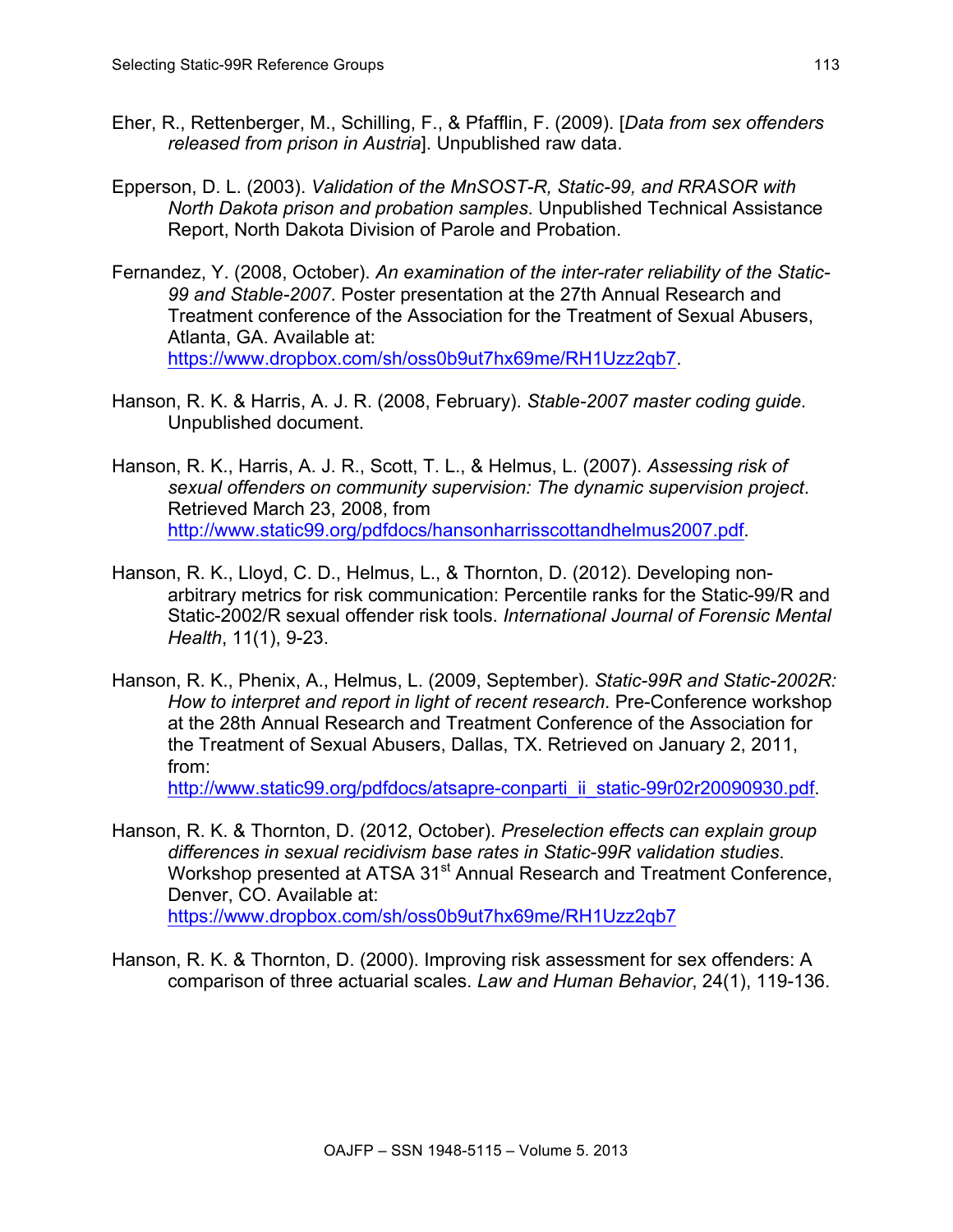Harris, A. J. R., Helmus, L, Hanson, R. K., & Thornton, D. (2008). *Are new norms needed for Static-99?* Workshop presented at the ATSA 27th Annual Research and Treatment Conference on October 23, 2008, Atlanta: GA. Retrieved January 10, 2009:

http://www.static99.org/pdfdocs/arenewnormsneededforstatic-99october2008.pdf

- Heilbrun, K. (1992). The role of psychological testing in forensic assessment. *Law and Human Behavior, 16*, 257-272. doi: 10.1007/BF01044769.
- Helmus, L. (2009). *Re-norming Static-99 recidivism estimates: Exploring base rate variability across sex offender samples* (Master's thesis). Available from ProQuest Dissertations and Theses database. (UMI No. MR58443).
- Helmus, L., Hanson, R. K., Thornton, D. Babchishin, K. M., & Harris, A. J. R. (2012). Absolute recidivism rates predicted by Static-99R and Static-2002R sex offender risk assessment tools vary across samples: A meta-analysis. *Criminal Justice and Behavior*, *39, 1148-1171. doi:* 10.1177/0093854812443648
- Helmus, L., Thornton, D., Hanson, R. K., & Babchishin, K. M. (2012). Assessing risk of older sex offenders: Developing the Static-99R and Static-2002R. *Sexual Abuse: A Journal of Research and Treatment*, 24(1), 64-101. doi: 10.1177/1079063211409951
- Knight, R. A. & Thornton, D. (2007). *Evaluating and improving risk assessment schemes for sexual recidivism: A long-term follow-up of convicted sexual offenders*. Washington, D.C.: U.S. Department of Justice. Retrieved July 1, 2008, from: https://www.ncjrs.gov/pdffiles1/nij/grants/217618.pdf.
- Langan, P. A., Schmitt, E. L., & Durose, M. R. (2003). Recidivism of sex offenders released from prison in 1994. Washington, D.C.: U.S. Dept of Justice. Available at: http://bjs.gov/content/pub/pdf/rsorp94.pdf.
- Langström, N. (2004). Accuracy of actuarial procedures for assessment of sexual offender recidivism risk may vary across ethnicity. *Sexual Abuse: A Journal of Research and Treatment, 16*, 107-120.
- Marshall, W. L. (2006). Diagnostic problems with sexual offenders. In, W.L. Marshall, Y.M. Fernandez, L.E. Marshall, G.A. Serran (Eds.), *Sexual Offender Treatment: Controversial Issues* (pp. 33-43), West Sussex, UK: John Wiley and Sons.
- Murrie, D. C., Boccaccini, M. T., Caperton, J., & Rufino, K. (2012). Field Validity of the Psychopathy Checklist–Revised in Sex Offender Risk Assessment. *Psychological Assessment*. 24(2), 524-549. doi: 10.1037/a0026015
- Murrie, D. C., Boccaccini, M. T., Turner, D., Meeks, M., Woods, C., & Tussey, C. (2009) Rater (dis)agreement on risk assessment measures in sexually violent predator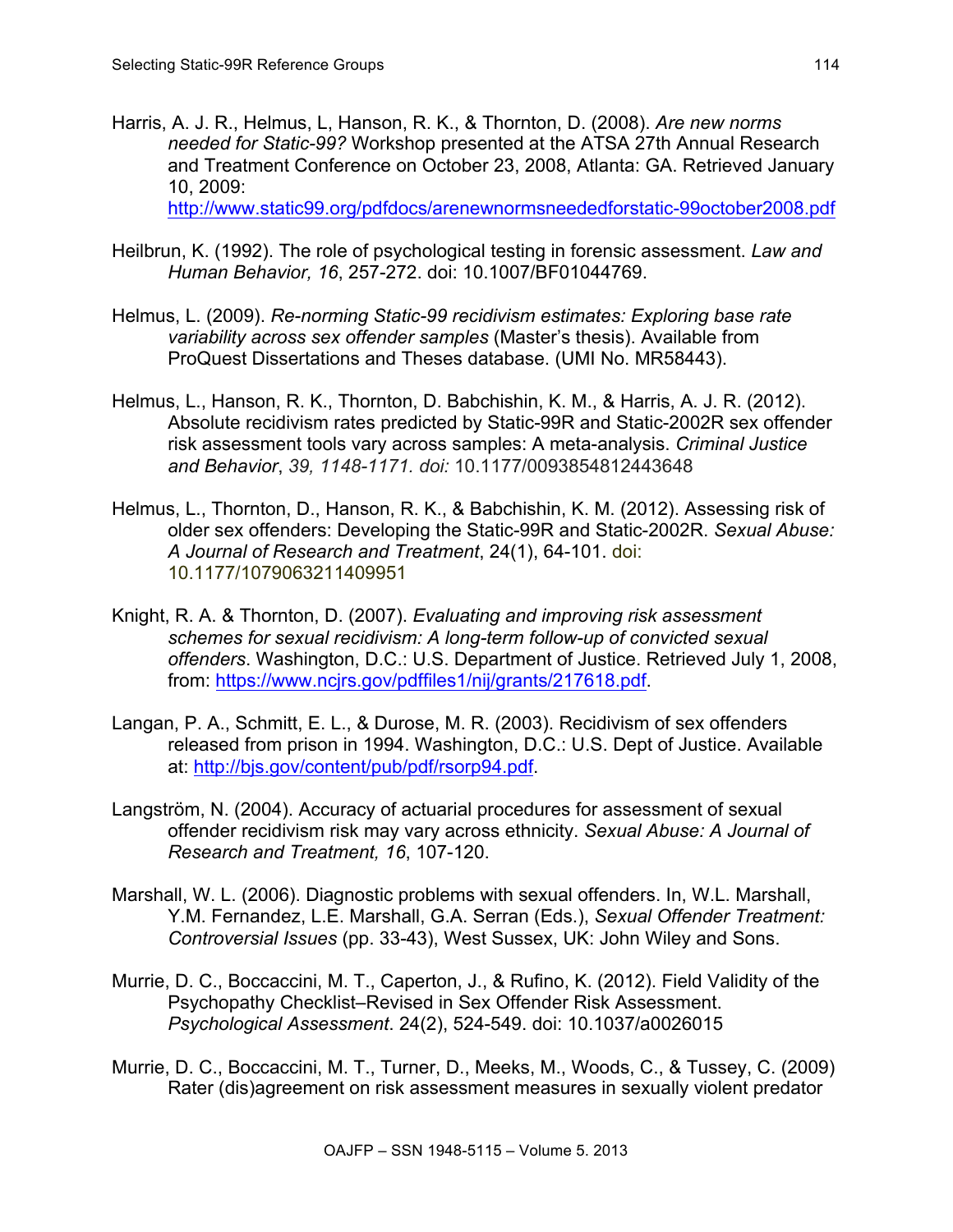proceedings: evidence of adversarial allegiance in forensic evaluation? Psychology, Public Policy, and the Law, *15,* 19–53. doi: 10.1037/a0014897.

- Olver, M. E., Wong, S. C. P., Nicholaichuk, T., & Gordon, A. (2007). The validity and reliability of the Violence Risk Scale–Sexual Offender version: Assessing sex offender risk and evaluating therapeutic change. *Psychological Assessment*, *19*, 318-329. doi: 10.1037/1040-3590.19.3.318
- Olver, M. E., Wong, S. C. P., Nicholaichuk, T., & Gordon, A. (2013). *VRS-SO norms*. Unpublished document.
- Padilla, J. (2006, October). *Communication to Jim McEntee, Public Defender*. Available at: https://www.dropbox.com/sh/oss0b9ut7hx69me/RH1Uzz2qb7.

Phenix, A., Helmus, L., & Hanson, R. K. (2012, July). *Static-99R and Static-2002R evaluators' workbook*. Retrieved July 30, 2012, from: [http://www.static99.org/pdfdocs/Static-99RandStatic-2002R\\_EvaluatorsWorkbook2012-](http://www.static99.org/pdfdocs/Static-99RandStatic-2002R_EvaluatorsWorkbook2012-07-26.pdf) 07-26.pdf.

- Phenix, A., Helmus, L., & Hanson, R. K. (2009, September). *Static-99R Evaluator's Workbook*. Available at: https://www.dropbox.com/sh/oss0b9ut7hx69me/RH1Uzz2qb7.
- Sachsenmaier, S., Thornton, D., & Olson, G. (2011, November). *Structured risk assessment forensic version (SRA-FV): Score distribution, inter-rater reliability, and margin of error in an SVP population.* Presentation at the 30th Annual Research and Treatment Conference of the Association for the Treatment of Sexual Abusers, Toronto, Canada. Available at: https://www.dropbox.com/sh/oss0b9ut7hx69me/RH1Uzz2qb7
- Schmidt, S. (2009). Shall we really do it again? The powerful concept of replication is neglected in the social sciences. *Review of General Psychology*, 13(2), 90-100.
- Thornton, D. (2012, May). *Scoring guidelines for need assessment: Structured risk assessment- forensic version – 1.52*. Unpublished paper, available at: https://www.dropbox.com/sh/oss0b9ut7hx69me/RH1Uzz2qb7
- Thornton, D. (2011, December). *Notes for using SRA-FV level of need index*. Unpublished paper, available at: https://www.dropbox.com/sh/oss0b9ut7hx69me/RH1Uzz2qb7
- Thornton, D. (2010). *Using the forensic version of the SRA in sex offender risk assessment*. Presented at workshop sponsored by Central Coast Clinical and Forensic Psychology Services, Atascadero, CA (December 2 & 3, 2010).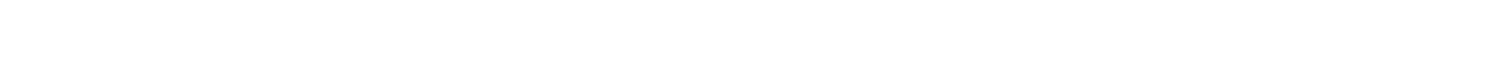- Thornton, D., Hanson, R. K., & Helmus, L. (2010). *Moving beyond the standard model for actuarial risk assessment for sexual offenders*. *The Forum. 22,* Summer.
- Thornton, D. & Knight, R. (2009, October). *Using SRA Need domains based on structured judgment to revise relative risk assessments based on Static-2002 and Risk Matrix 2000.* Presentation at the 28th Annual Research and Treatment Conference of the Association for the Treatment of Sexual Abusers, Dallas, Texas.
- Wollert, R. (2010, March). *The use of probability mathematics in sexual violent predator (SVP) evaluations*. Workshop presented at California Department of Mental Health, Seaside, CA, March 9, 2010. Available at: https://www.dropbox.com/sh/oss0b9ut7hx69me/RH1Uzz2qb7
- Wollert, R. & Waggoner, J. (2009). Bayesian computations protect sexually violent predator evaluations from the degrading effects of confirmatory bias and illusions of certainty: A reply to Doren and Levenson. *Sexual Offender Treatment*, 1, 1-23.
- Wong, S. C. P., Olver, M., Nicholaichuk, T., & Gordon, A. (2003). *Violence risk scale: Sexual Offender Version*. Unpublished scoring manual. Available at: http://shop.psynergy.ca/3-VRS-SO-Manual-VRSSO01.htm.
- Zavodny, D. L., DeClue, G., & Cohen, J. (2012, August). *Sexual recidivism base rates relevant to SVP assessments.* Paper presented at the 120<sup>th</sup> Annual Convention of the American Psychological Association, Orlando, FL.

## **Appendix A: References for Studies Listed in Table 2**

#### **Stable 2007**

## Routine Corrections

- Gillespie, L., & Anderson, D. (2008). Using validated assessments to guide supervision: Partnerships for Sustainability. Department of Public Safety, Hawaii.
- Hanson, R. K., Harris, A. J. R., Scott, T. L., & Helmus, L. (2007). *Assessing the risk of sexual offenders on community supervision: The Dynamic Supervision Project* (Corrections Research User Report No. 2007-05). Ottawa, ON: Public Safety Canada.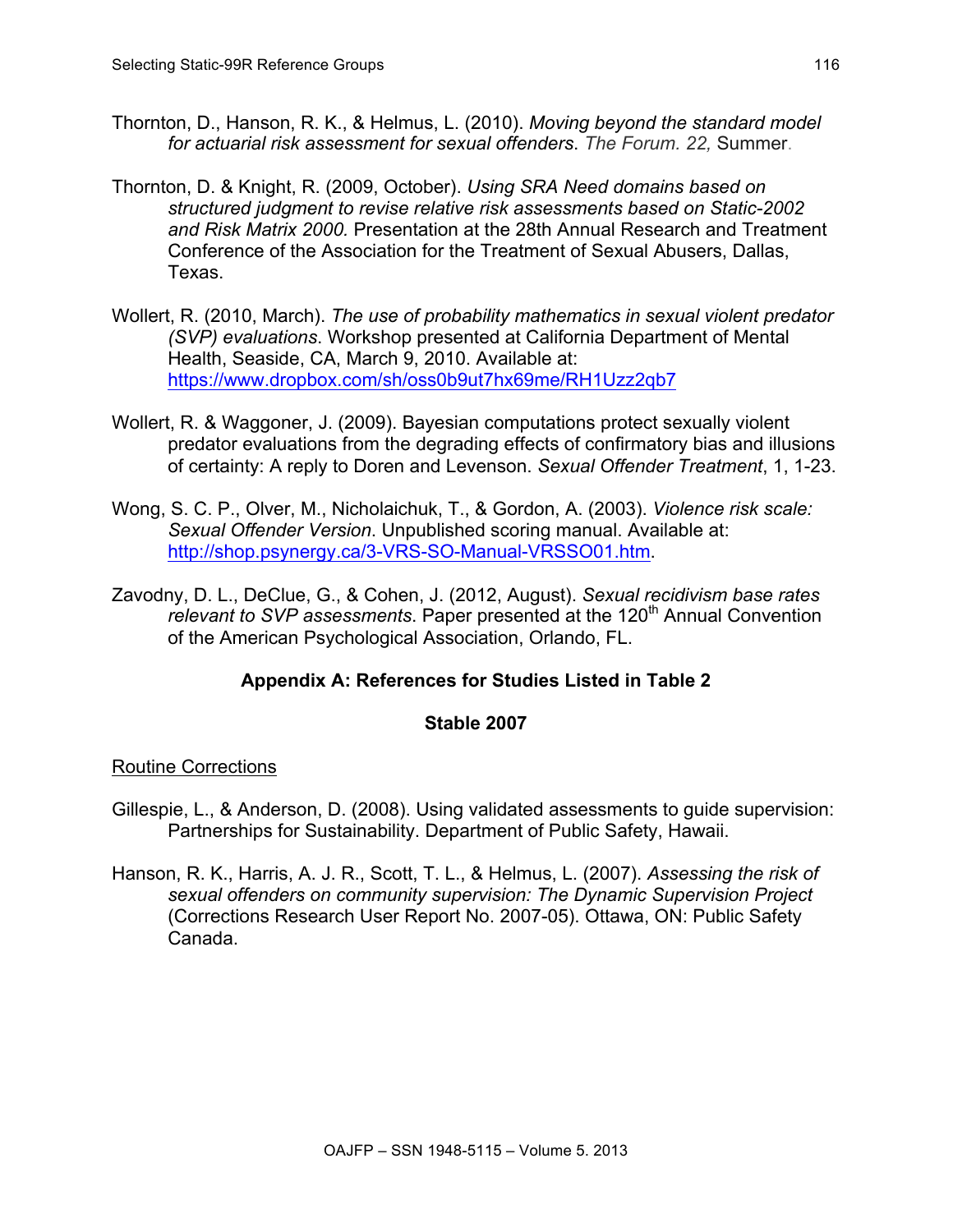## Preselected Treatment Need

- Bélair, S. (2008). *La prédiction de la récidive sexuelle, violente et criminelle chez les agresseurs de femmes adultes et d'enfants*. Ph.D. thesis, University of Montréal.
- Coles, R. L. (2011). *Dynamic risk assessment, personality disorder, and key developmental variables in sexual offenders.* Ph.D. thesis, University of Birmingham.
- Cookman, C. L. (2010). The utility of the Assessment of Risk Management of Intellectually Disabled Individuals who Offend – Sexually (ARMIDILO-S) for a community-based service. Ph.D. dissertation. Massachusetts School of Professional Psychology.
- Eher, R., Matthes, A., Schilling, F., Haubner-MacLean, T., & Rettenberger, M. (2012). Dynamic risk assessment in sexual offenders using STABLE-2000 and the STABLE-2007: An investigation of predictive and incremental validity. *Sexual Abuse: A Journal of Research and Treatment, 24,* 5-28. doi:10.1177/1079063211403164
- Nunes, K. L., & Babchishin, K. M. (2012). Construct validity of Stable-2000 and Stable-2007 scores. Sexual Abuse: A Journal of Research and Treatment, 24, 29-45. doi:10.1177/1079063211404921
- Willis, G. M., & Johnston, L. (2012). Planning helps: The impact of release planning on subsequent re-entry experiences of child sex offenders. *Journal of Sexual Aggression*, 18, 194-208. doi:10.1080/13552600.2010.506576

## Preselected High Risk Need

Sowden, J., & Olver, M. (2012, June). *Examining the relationship between treatment readiness, therapeutic change, and recidivism among sex offenders.* CPA Conference, Halifax, NS, Canada.

## **SRA-FV**

## Preselected Treatment Need

- Knight, R. A., & Thornton, D. (2007). *Evaluating and improving risk assessment schemes for sexual recidivism: A long-term follow-up of convicted sexual offenders* (Document No. 217618). Submitted to the U.S. Department of Justice.
- Trapold, J. (2012). *Identifying sexually violent interests in various types of sex offenders using items on the Structured Risk Assessment: Forensic Version Light.* Ph.D. thesis. Alliant International University.